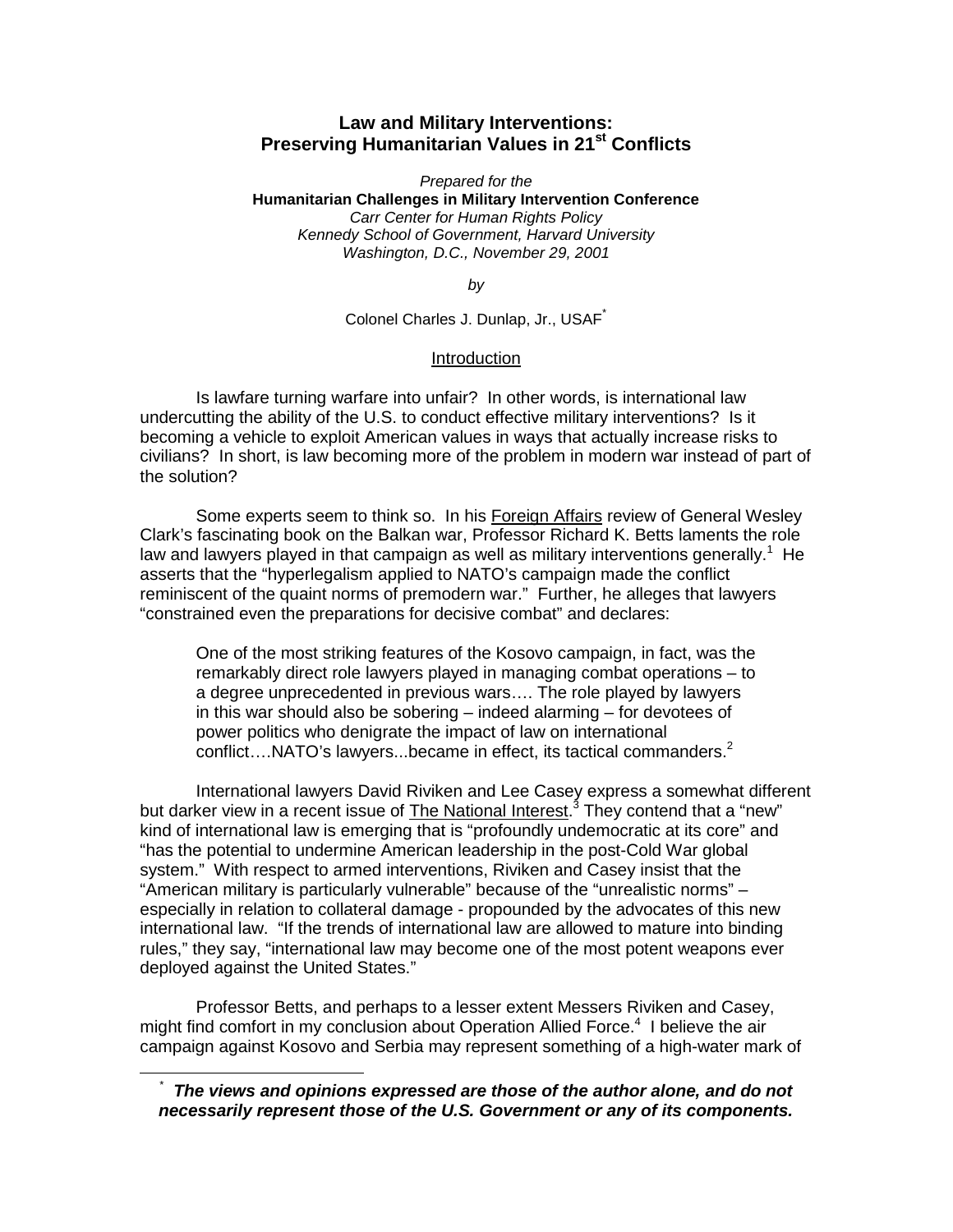the influence of international law in military interventions, at least in the near term. The aftermath of that conflict, along with the repercussions of the terrible events of September  $11<sup>th</sup>$ , seem to have set in motion forces that will diminish the role of law (if not lawyers themselves) much beyond the hyperlegalisms to which Betts objects. Explaining why I make this prediction is a prime purpose of the following discussion.

Initially, the essay will briefly examine the rise of law as a prime feature of modern military interventions. Next, it will contend that "lawfare," that is, the use of law as a weapon of war, is the newest feature of 21<sup>st</sup> century combat.<sup>5</sup> The paper will then outline how law and lawyers are integrated into the planning and execution of air operations conducted by the United States. The essay will survey legal issues that typically arise in air campaigns, as well as those that could flow from trends already in place. Following that discussion, the paper will provide a uniformed lawyer's perspective on the operational impact of selected international agreements. It concludes by making some observations about the future of law and war in the new millennium.

Although academic fashion favors the term "international humanitarian law" (IHL), this paper will not adopt it. There is really no universally accepted definition of the phrase, and in practice it too often appears to embrace not just treaties with specific obligations and accepted norms of customary international law, but also a collage of other (often amorphous) agreements, non-binding resolutions, unilateral declarations, and political statements. Instead of IHL, the paper will rely upon the descriptor "law of armed conflict" (LOAC). While many of the same objections might be raised about it as with IHL, far greater consensus exists as to its scope - if not its interpretation - in specific situations.

This essay will offer several broad themes for consideration: 1) law is not – and can never be – the vehicle to ameliorate the horror of war to the extent its advocates hope and, indeed, seem to expect; 2) although not yet fully institutionalized, the role of law and lawyers in American military interventions is surprisingly pervasive for practical, warfighting reasons as much as altruistic, human rights-oriented ones; 3) issues of international law that affect armed conflict are often ill-informed by the realities of military strategy and technologies; and 4) there is disturbing evidence that the rule of law is being hijacked into just another way of fighting (lawfare), to the detriment of humanitarian values as well as the law itself.

### The Rise of International Law

How did international law become so important in military interventions? Actually, a number of rather disparate factors coalesce to give it the prominence it enjoys today. Basic to them is the long-standing desire of the world community (and especially the West<sup>6</sup>) to use law to prevent conflict altogether or, failing that, to make the conduct of war as humane as possible. The appalling experience of World War II gave new impetus to the latter idea, resulting in the Geneva Conventions of 1949 that today form LOAC's nucleus.<sup>7</sup>

A principle focus of that effort – and one that is very prominent today – was to spare noncombatants the adverse effects of war. Parenthetically, however, the record shows that the ratio of civilians to military personnel killed in armed conflicts has, in fact, increased since the Conventions of 1949.<sup>8</sup> It is a mistake, of course, to conclude that the Conventions themselves are to blame (the remorseless civil wars and internal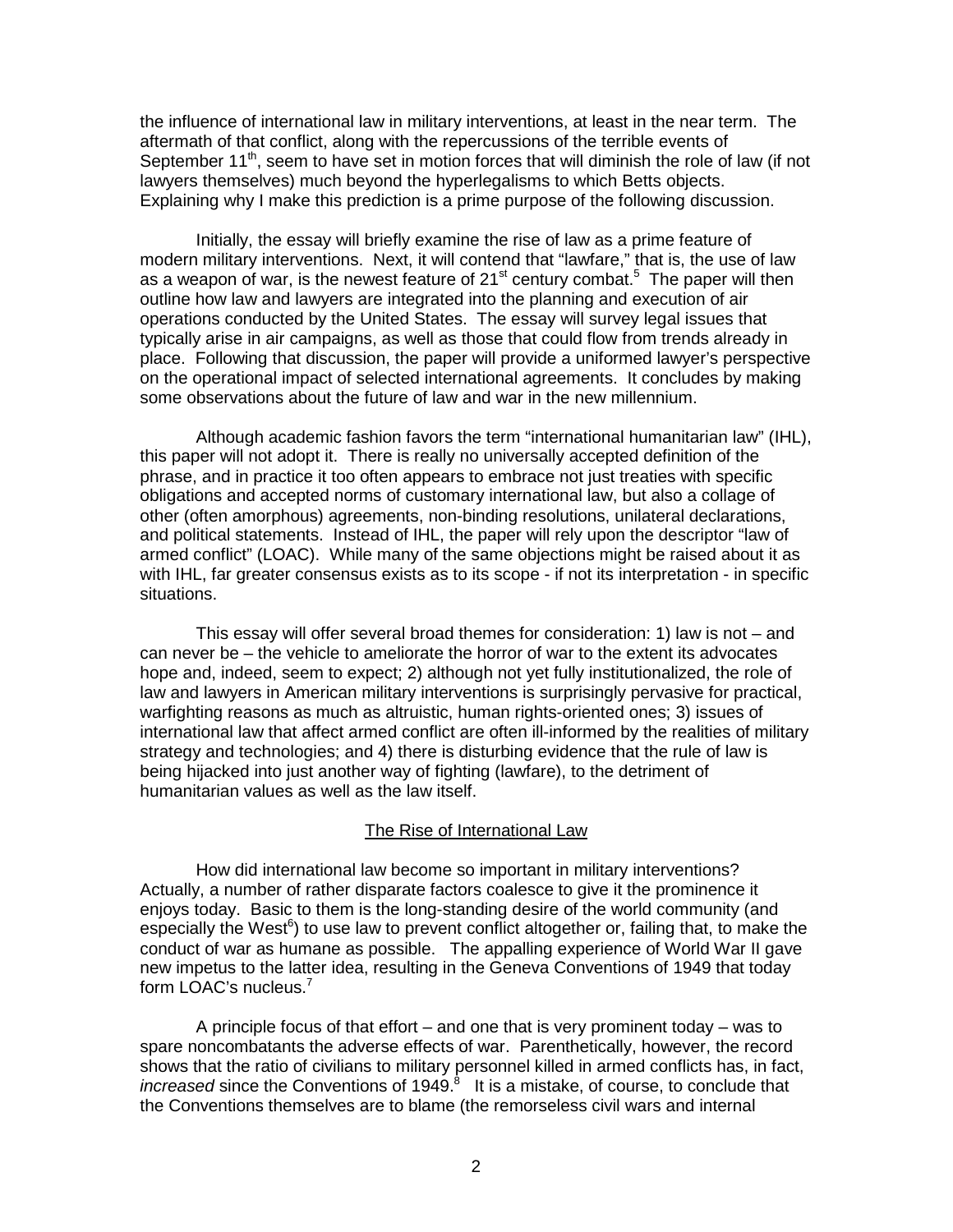conflicts of the postwar period are likely the cause). Still, it does make a melancholy point as to the limits of law as a mitigator of the suffering intrinsic to war.

More recently, LOAC indirectly benefited from a much larger international phenomenon: globalization. Globalization heightened the status of law generally if for no other reason than the need for certainty in international commercial transactions. Likewise, worldwide trade requires international administrative and judicial forums to resolve contract, claims, intellectual property, and similar disputes. Where law is absent, so are investors and others needed for economic development. Even otherwise repressive societies recognize that they must embrace law in their relations with other countries if they hope to gain the benefits of modernity.

The effect of globalization is especially felt in Europe where, coincidentally, many LOAC initiatives originate. In order to obtain the economies of scale needed to succeed in an extremely competitive business environment, Europeans progressively abandoned elements of their sovereignty in ways unthinkable to Americans. They are acculturated to binding themselves in their everyday life (as Americans have *not* consciously done) to a multitude of rules and regulations imposed from without.

Herein, perhaps, lies the genesis of some of the division we see in LOAC interpretations with our European colleagues. Europeans are comfortable, for example, with obeying the dictates of the European Parliament, essentially a foreign legislature vis-à-vis the citizens of any individual country; Americans fought a revolution so as never to do so. For this and other reasons the respective mindsets are different, and this is reflected in contrasting approaches to international law.<sup>9</sup>

One result is an acceptance of international law and nongovernmental organizations (NGOs) on the Continent far exceeding that on this side of the Atlantic. In particular, NGOs often enjoy more influence in LOAC matters in Europe than in the U.S. Many NGOs are wonderful, philanthropic groups who do selfless, difficult work in dangerous places. However, Americans are inclined to be wary those NGOs who purport to speak – literally – for the "world" on political issues, to include LOAC ones. Too often NGO positions look like political agendas. With respect to LOAC issues, it must always be kept in mind that NGOs are not political entities equivalent to a sovereign nation; rather, they are no more than self-selected, idiosyncratic *interest groups* who are not accountable to any ballot box. In my opinion these facts get lost at times - to the detriment of LOAC development and interpretation.

The pacifist and leftist leanings of a lot of NGOs, along with organizational practices that unabashedly discriminate on the basis of national origin, do not popularize the groups in the United States.<sup>10</sup> Along this line we also must frankly acknowledge there is an undeniable element of anti-Americanism in international law as it is developing today. Riviken and Casey argue quite persuasively that "the impetus in international law today stems from both our allies and our adversaries, who have chosen to use it as a means to check, or at least harness, American power."<sup>11</sup> This may be the real reason for the incessant criticism of U.S. positions that marks so much of the debate in the international legal community.

Another factor influential to the rise of LOAC is the Information Revolution. It spawned high-tech global news organizations that rapidly deliver information – to include graphic images of war - to publics everywhere. This is particularly important when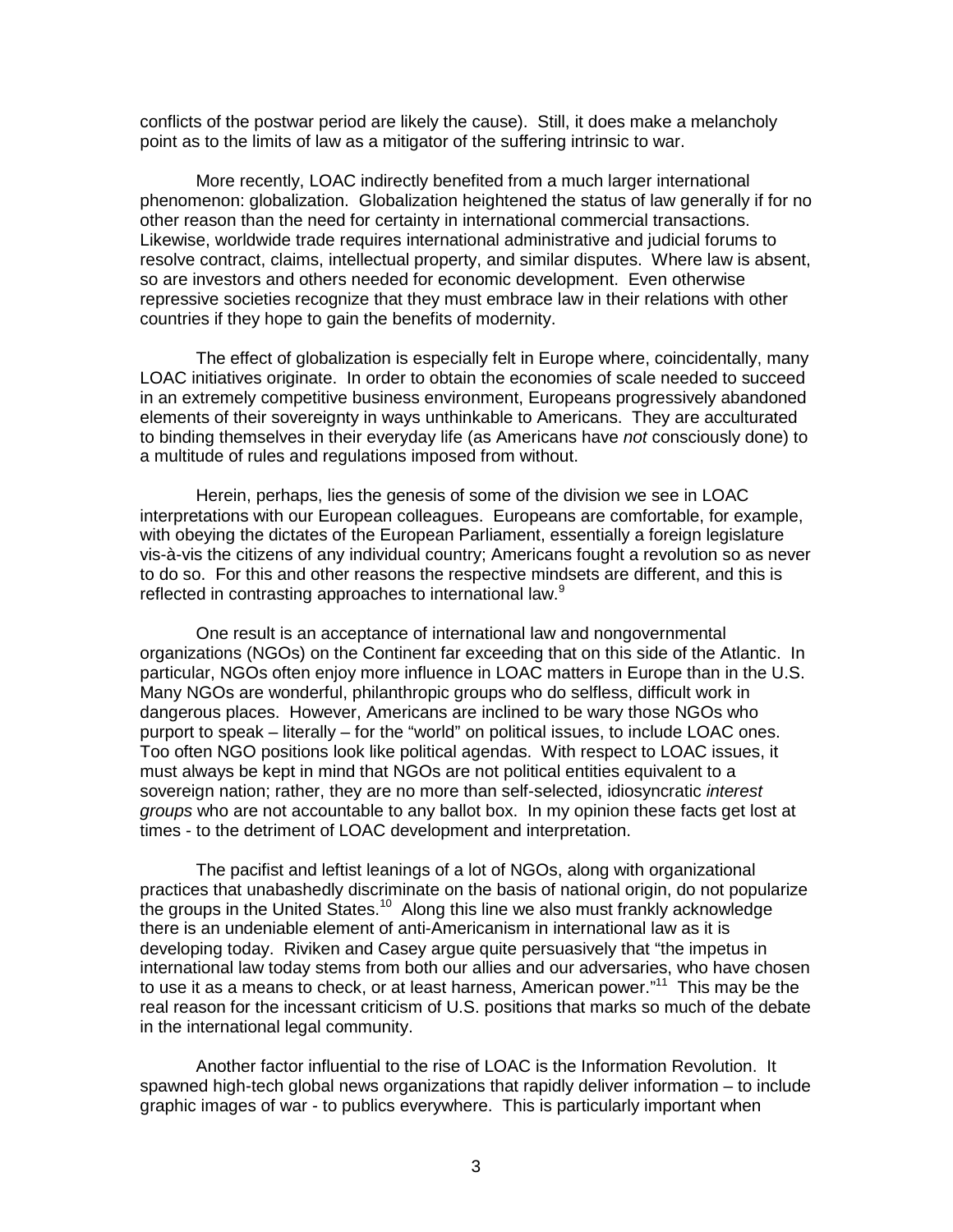considered in conjunction with another attribute of the information age: the spread of democracy.12 Shaped by raw news footage, public perceptions of how conflicts are being fought significantly affect military interventions. Professors W. Michael Reisman and Chris T. Antoniou insist:

> In modern popular democracies, even a limited armed conflict requires a substantial base of public support. That support can erode or even reverse itself rapidly, no matter how worthy the political objective, if people *believe* that the war is being conducted in an unfair, inhumane, or iniquitous way.<sup>13</sup>

The velocity of today's communications' capabilities presents real challenges to democracies as well as those governments that if not democratic in a Western sense, nevertheless depend upon support from constituencies having access to globalized information sources.<sup>14</sup> When television airs unfiltered, near real-time film of what appears to be LOAC violations, complications result.<sup>15</sup>

General Clark found during the Kosovo operation that "[t]he new technologies impacted powerfully at the political levels. The instantaneous flow of news and especially imagery could overwhelm the ability of governments to explain, investigate, coordinate, and confirm." What is essential to understand is that increasingly foes of the United States see this development as a *vulnerability* to be exploited. No longer able to seriously confront - let alone defeat - America militarily, they resort to a strategy that can be labeled "lawfare."

#### Lawfare

Lawfare describes a method of warfare where law is used as a means of realizing a military objective.<sup>16</sup> Though at first blush one might assume lawfare would result in less suffering in war (and sometimes it does<sup>17</sup>), in practice it too often produces behaviors that jeopardize the protection of the truly innocent. There are many dimensions to lawfare, but the one ever more frequently embraced by U.S. opponents is a cynical manipulation of the rule of law and the humanitarian values it represents. Rather seeking battlefield victories, *per se*, challengers try to destroy the *will* to fight by undermining the public support that is indispensable when democracies like the U.S. conduct military interventions. A principle way of bringing about that end is to make it appear that the U.S. is waging war in violation of the letter or spirit of LOAC.

In this sense lawfare has a firm basis in Clausewitzean analysis. Carl von Clausewitz, the great military theorist, spoke of a "remarkable trinity" of the people, the government, and the military whose combined energies produce victory in war.**<sup>18</sup>** Belligerents attempt to impose the converse on their adversaries, that is, the deconstruction of Clausewitz's trinity. The traditional U.S. approach to accomplishing that – and the one LOAC endorses – focuses on the *military* element and seeks to diminish the enemy's armed strength. America's challengers focus on the *people* element and seek to diminish the strength of their support for the military effort.

Evidence shows this technique can work. The Vietnam War – where U.S. forces never suffered a true *military* defeat - is the archetype that today's adversaries repeatedly try to replicate. Of course, they hope to use the vastly accelerated news cycle to achieve success far more rapidly and at much less cost than did the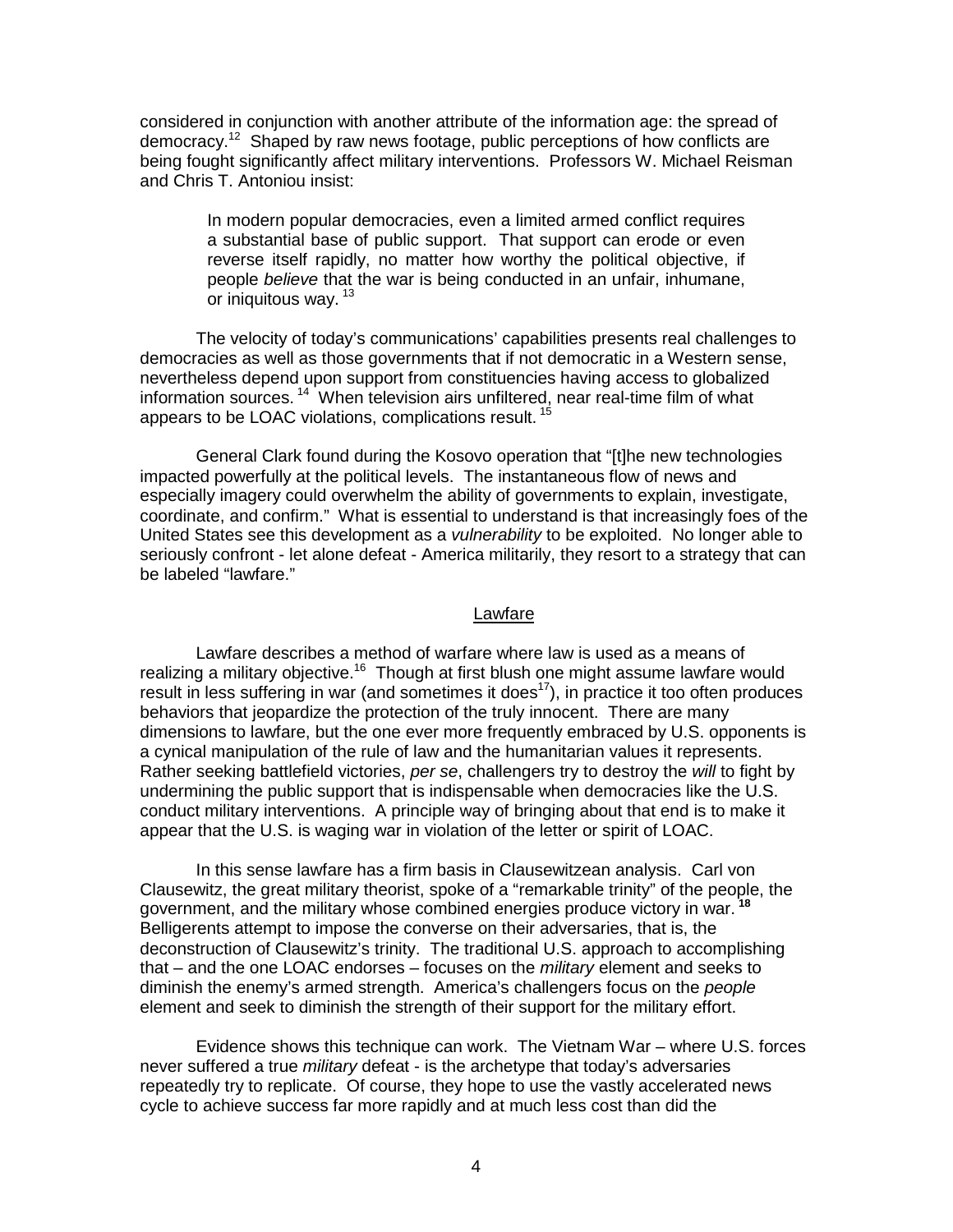Vietnamese. If they can make the American electorate *believe*, as Reisman and Antoniou put it, that the "war is being conducted in an unfair, inhumane, or iniquitous way" necessary public backing might collapse. Even if U.S. public opinion is unwavering – as it appears to be with respect to the current war on terrorism<sup>19</sup> – the cooperation of coalition governments nevertheless might weaken if their people become disenchanted with the way armed force is being used.<sup>20</sup> This is especially problematic for the Air Force if it results in the denial of vital basing and overflight rights. $<sup>2</sup>$ </sup>

As Reisman and Antoniou indicate, the mere *perception* of LOAC violations can significantly impact operations. The Gulf War provides two examples of situations where LOAC was not violated yet the perception that it may have been had clear military consequences. The first concerned the attack on the Al Firdos bunker in Baghdad that was believed by the allies to be a command and control node. Some experts concluded that the post-attack pictures of the bodies of family members of high Iraqi officials (who evidently used the bunker as a bomb shelter) being excavated from the wreckage achieved politically what the Iraqi air defenses could not do militarily: rendering downtown Baghdad immune from attack.<sup>22</sup>

Worried coalition leaders put the city virtually off-limits to avoid a repetition of like scenes reaching their peoples. Similarly, fears about the impact on coalition constituencies of the images of hundreds of burnt out vehicles along the so-called "Highway of Death" following an air attack on retreating Iraqi forces was a significant factor in the early termination of hostilities.<sup>23</sup> That result left the Republican Guard intact to slaughter Kurds and to help keep Saddam Hussein in power to this day.

America's enemies, who study such cases, may draw from them a lesson to emulate, that is, to callously capitalize on collateral damage incidents. As already suggested, their goal is to gain political leverage by portraying U.S. forces as insensitive to LOAC and human rights. To be candid, I personally think that by overselling precision weapons and other high-tech capabilities, the U.S. Air Force unwittingly made itself vulnerable to this very strategy. Unfortunately, opponents unconstrained by humanitarian ethics now take the strategy to the next level, that of *orchestrating* situations that deliberately endanger noncombatants.

One technique is to use civilians as involuntary (and sometimes voluntary<sup>24</sup>) human shields. In addition, adversaries collocate military assets with noncombatant facilities such as religious structures and NGO compounds in the hopes of either deterring attacks, or if attacks do take place, producing collateral damage media events that serve their cause. The Taliban, according to media reports, employed this tactic. Specifically, U.S. News & World Report says, "[h]eavy weaponry is being sheltered in several mosques to deter attacks. The Taliban has even placed a tank and two large antiaircraft guns under trees in front of the office of CARE International...."<sup>25</sup>

The use of NGO facilities to deter legitimate air attacks creates the potential for tension between the organizations and the armed forces. If an NGO area is surreptitiously employed to hide military equipment, should we expect that it would be reported immediately? If the NGOs fail to do so, do they become culpable as aiders and abettors of perfidious conduct, itself a war crime?

In any event, I have found that most senior U.S. military leaders, and certainly those in the Air Force, accept that the fact or perception of LOAC violations can frustrate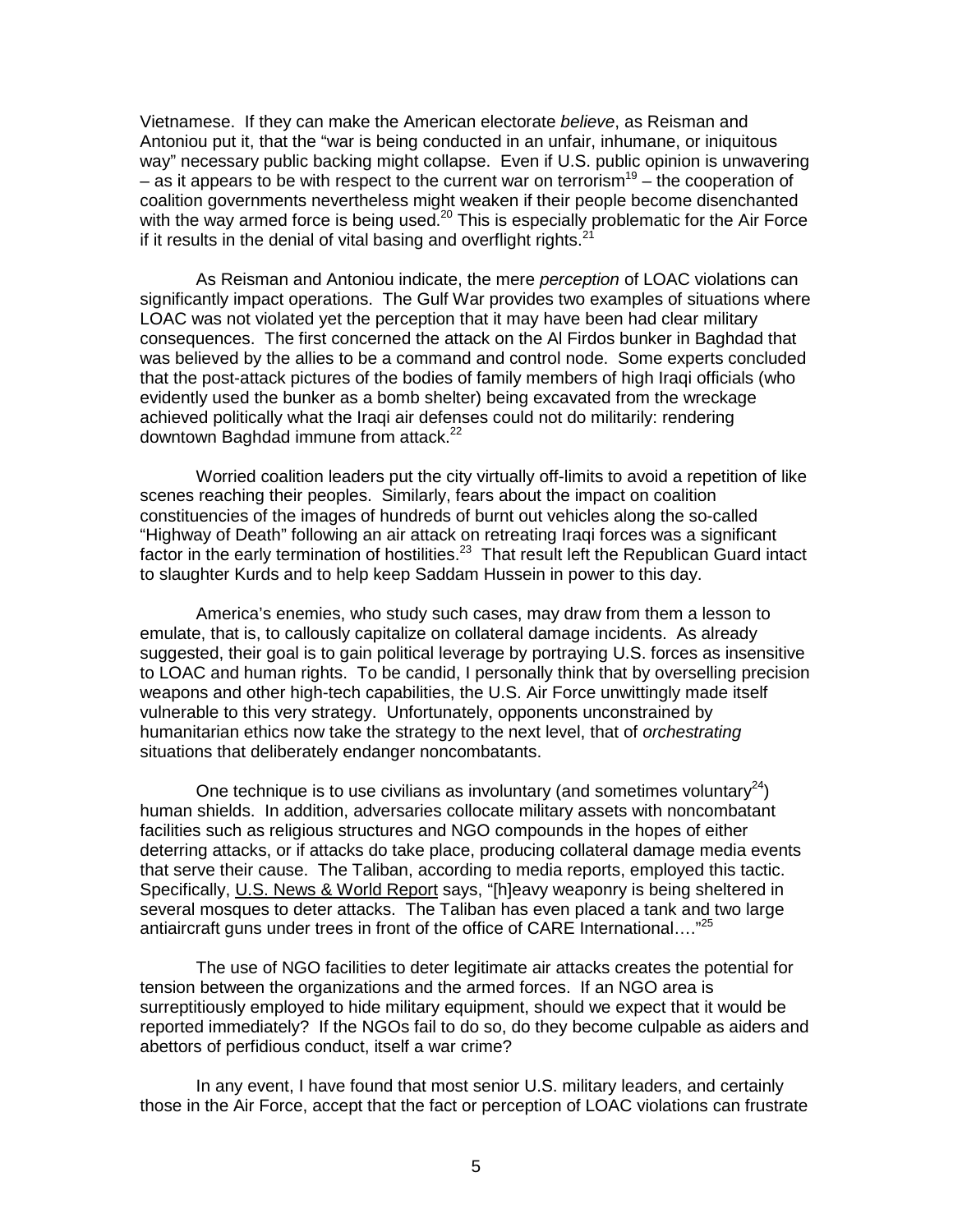mission accomplishment. They are also aware of the rising number of post-conflict investigations – both formal ones like the International Criminal Tribunal for the Former Yugoslavia's (ICTY) examination of the Kosovo operation,  $^{26}$  as well as those conducted by NGOs, academics, and others. Consequently, savvy American commanders seldom go to war without their attorneys. Unsurprisingly, therefore, a significant number of military lawyers and paralegals deployed for Operation Enduring Freedom<sup>27</sup> to supplement those already serving in the region. $28$ 

Michael Ignatieff, who has written extensively about the role of law and lawyers in the Balkan conflict, provides real insight into the thinking of many senior officers. He maintains: "[Lawyers] provide harried decision-makers with a critical guarantee of legal coverage, turning complex issues of morality into technical issues of legality, so that whatever moral or operational doubts a commander may have, he can at least be sure he will not face legal consequences."<sup>29</sup> In short, the predominance of law and lawyers in U.S. military interventions is as much a concession to the verities of modern war as it is an altruistic commitment to human rights.

# Integrating LOAC into Military Interventions: An Air Force Perspective

Until Operation Just Cause, the successful 1989 intervention that dethroned Panamanian strongman Manual Noriega, compliance with international law wholly depended upon the knowledge and disposition of commanders and their planners. Military lawyers taught LOAC classes – which rarely progressed much beyond the basics – and prosecuted those who violated it, $30$  but were rarely found advising commanders on the legal aspects of combat operations.

Beginning with Just Cause, however, that changed - perhaps in recognition that after-the-fact prosecutions would not undo the political damage LOAC violations could inflict. During the Gulf War judge advocates (JAGs) vetted targets, worked rules of engagement (ROE) matters, and advised on other warfighting issues, all to favorable comment from senior military leaders.<sup>31</sup> Since then military lawyers regularly have made their way into command posts and planning cells in an effort to avoid the kind of incidents that could derail a military operation.

In U.S. operations the requirement for legal advice is embedded in specific military instructions. For example, the Chairman of the Joint Chiefs of Staff directs that "all operation plans…concept plans, rules of engagement, execute orders, deployment orders, policies, and directives are [to be] reviewed by the command legal advisor to ensure compliance with domestic and international law."32 This provides the formal authority for JAGs to insert themselves into the planning and execution processes of combat operations. In practice this is done in a rather *ad hoc* fashion with the precise methodology much dependent upon the individual personalities involved.

Although this system has worked reasonably well over the years, the Air Force is now engaged in developing specific doctrine to institutionalize and standardize the role of lawyers<sup>33</sup> in the air operations center (AOC) - the nerve center for the application of airpower in military interventions. $34$  This effort builds upon the lessons learned since 1989, the most critical being the importance of involving JAGs in each stage of the air tasking order (ATO) cycle that produces the master air attack plan (MAAP). Knowing exactly when and how to most productively provide legal advice is essential to a JAG's success in an AOC.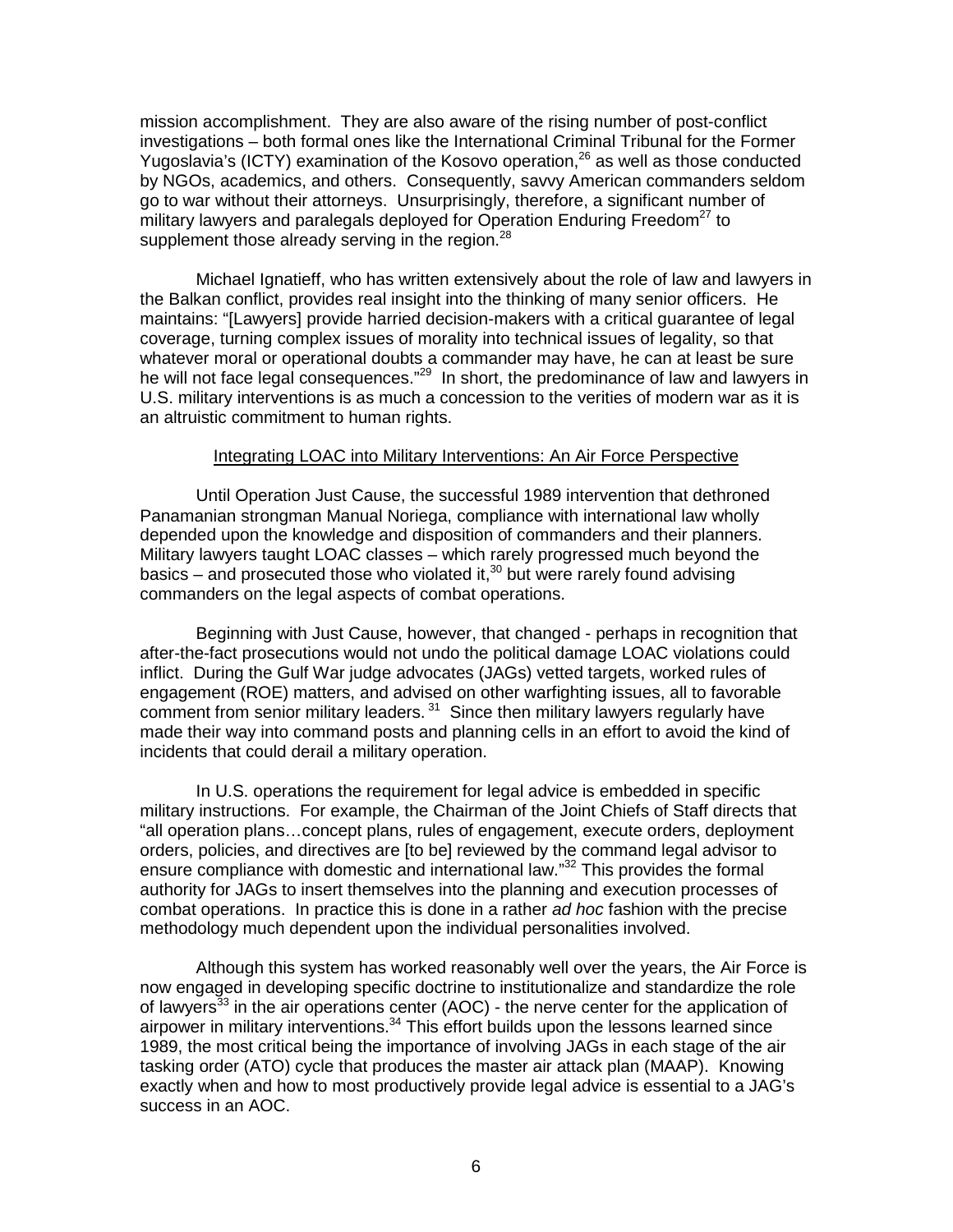For example, raising legal objections after the MAAP is built is problematic because it is very difficult to re-target or re-weaponeer a particular sortie at that late stage. $35$  If the legal objection is serious enough, the sortie may be lost entirely. To avoid such situations, JAGs in the AOC work around the clock with action officers as they develop strategy and select targets, weapons, and employment tactics, all of which can play into the overall legal assessment. Military lawyers also help write the ROE chapter of the Special Instructions (or SPINS in Air Force parlance) that become the aircrews' operational 'bible.'

Pre-planned targets in the MAAP ordinarily have a "BE" number that reflects its designation in what is called the "bomb encyclopedia." JAGs review the target folders associated with each BE. They evaluate the imagery and other intelligence products that show the target's military purpose as well as its potential for collateral damage. The quality and quantity of the intelligence can vary, but usually there is enough to make an informed judgment. The folder's data is used to apply what is known as a "tiered" analysis technique that results in an assessment of the collateral damage risk. The technical process takes into account specific weapons' characteristics to include their precision capabilities and fragmentation patterns. The analysis for certain targets – especially in cities - may include elaborate evaluations of the blast effects on the kind of buildings found near the weapon's estimated impact point. The results are interpolated with known population distributions to make casualty projections.

Computerized decision-support systems exist to help make collateral damage assessments.<sup>36</sup> While useful tools, they cannot (and should not) substitute for the considered judgment of lawyers or, for that matter, commanders. Warfighting remains an art, not a science reducible to the sterile algorithms of electronic data processing. Military history is littered with examples – Doolittle's Raid on Tokyo, McArthur's landing at Inchon, and, indeed, the American Revolution itself – for which no computer would predict success.

However, when applied to collateral damage forecasts, automated assessments produce what might be considered "evidence." In other words, if a commander chooses to pursue an attack in a way a machine tabulates as possibly causing unnecessary noncombatant losses, he or she may some day be called to account. Commanders are wise, therefore, to make some sort of contemporaneous record of the thinking that led to their decisions. Admittedly, it could be difficult to articulate the rationale (especially if the reason is mainly the commander's instinct honed by years of experience) but increasingly it may be necessary to try – and the JAG can assist in that process.

Computerized systems notwithstanding, much of the intellectual heavy lifting remains subjective and fact-specific. In my experience, JAGs very rarely are presented with issues that have straightforward answers in the law. The targeteers and planners are too well trained anymore to even think about proposing obviously illegal options. More often JAGs are dealing with 'gray' areas, just like the commanders they serve. How certain is the intelligence? Exactly how many civilians do we think might be hurt? How critical is the target? Do we have the right weapons available? These are the questions that are hashed out during the long hours of ATO development.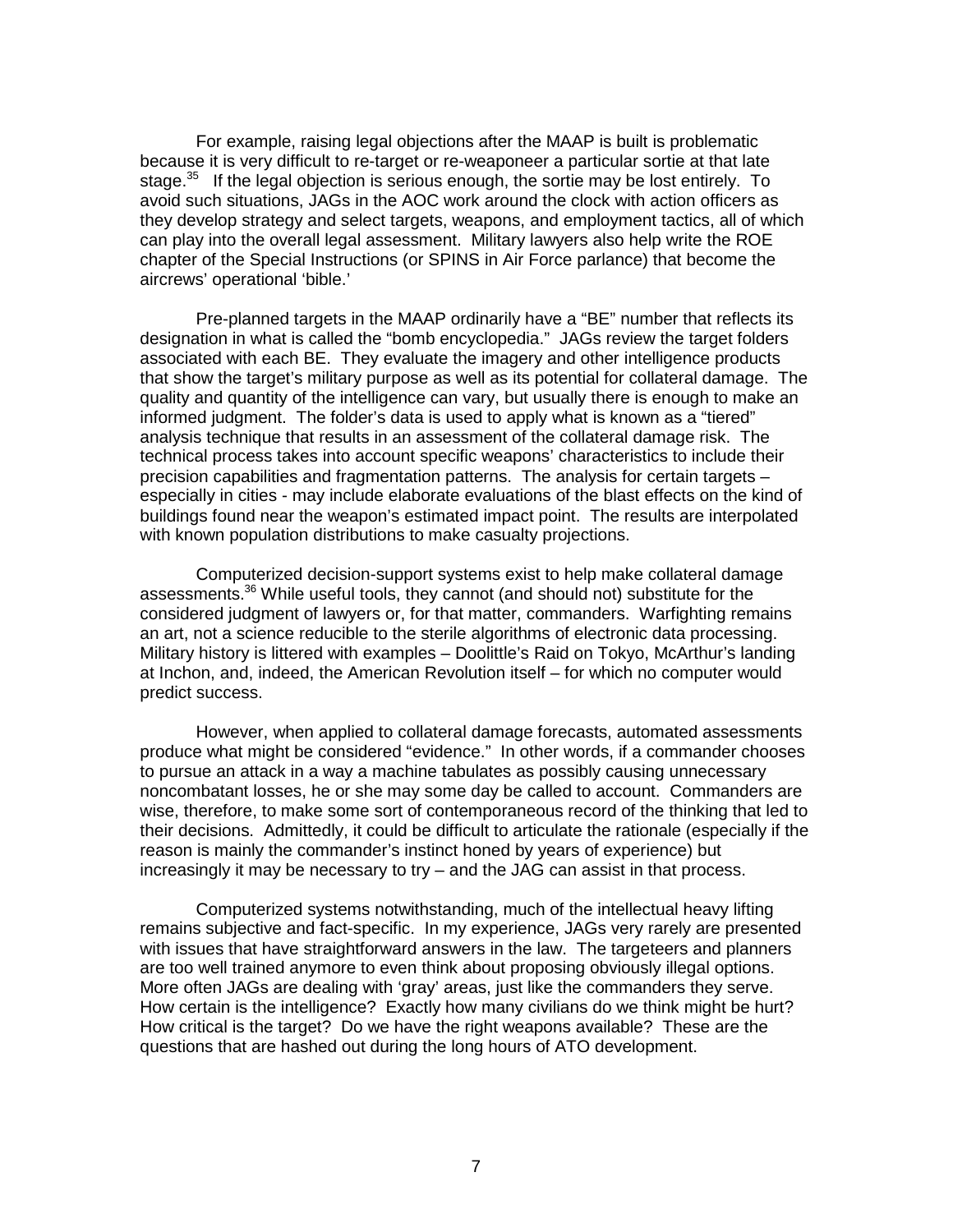Some of the thorniest issues entail dual-use targets, that is, those involving assets – mainly infrastructure elements - that both civilians and military forces draw upon.<sup>37</sup> Dual-use targets can be contentious for two reasons:

First, determining the extent that they make a "concrete and direct military contribution<sup>38</sup> to the enemy's war effort as required by LOAC is sometimes difficult and controversial. This is another area where U.S. practice is not always coterminous with that of coalition partners. Americans tend to take a more holistic approach to an enemy's war-making capability than do many other countries. The U.S. view readily appreciates that seemingly disparate parts of the civilian infrastructure collectively form indispensable components to the ability to conduct modern, high-tech war.

Second, assuming the proposed target does make the direct contribution LOAC requires, it still must be demonstrated that the anticipated military gain from the bombing outweighs the expected collateral damage.**<sup>39</sup>** Complicating the calculations is the fact that often there are few *immediate* casualties from an attack on a dual-use target. The adverse effect on civilians of infrastructure loss may only manifest itself over time.**<sup>40</sup>**

Electrical grids are an oft-cited example of a dual-use target. Contemporary societies, especially in urbanized settings, are as much - or more - dependent upon supplies of electricity as are their militaries. An Air Force study shows that because of the availability of alternate electricity sources for military sites, the utility of attacking the grid itself is often less than many airmen assume. $41$  The issue is very fact-specific, and can vary widely from operation to operation. Nevertheless, interrupting the electrical flow despite the existence of backup systems can still yield significant military benefits. Doing so injects friction into the adversary's military machine as he frantically tries to switch, at a critical moment, to temporary power sources that themselves may be of uncertain reliability. When possible the Air Force employs means that disrupt electrical supplies (and other dual-use assets) without permanently destroying infrastructure.

An ancillary problem arises when the inherent ambiguity of dual-use targets is combined with the need to protect intelligence sources and methods. Although not an Air Force operation, the 1998 cruise missile attack on a Sudanese pharmaceutical factory illustrates the hazards. This facility was alleged to have been involved in the manufacture of compounds intended for terrorists' chemical weapons. Initially, there was a reluctance to disclose the intelligence information supporting the strike.<sup>42</sup> Unfortunately, this led to a questioning of the attack's legitimacy by many nations, including some of America's strongest allies. The lesson is that the U.S. must be prepared to prove its case in the 'court of world opinion' in addition to more conventional forums. $43$  Thus, if the intelligence information is so sensitive that it cannot be disclosed, decisionmakers must carefully consider whether the target should be struck at all, especially if the purpose is mainly a psychological one.

Psychological or "message" targets sometimes present perplexing challenges. These are strikes aimed at bona fide military objectives but whose intended effect is primarily psychological. Legally, they are subject to the same analysis as any other target; nevertheless, they raise some interesting issues. For example, following the Gulf War, Air Force lawyers were criticized (unfairly in my view) for questioning the propriety of a proposal to strike a statue of Saddam Hussein.<sup> $44$ </sup> That case aside, the real sticking point in these situations is whether or not enough objective data exists to conclude that the desired psychological effect will result. The evaluation becomes skewed when an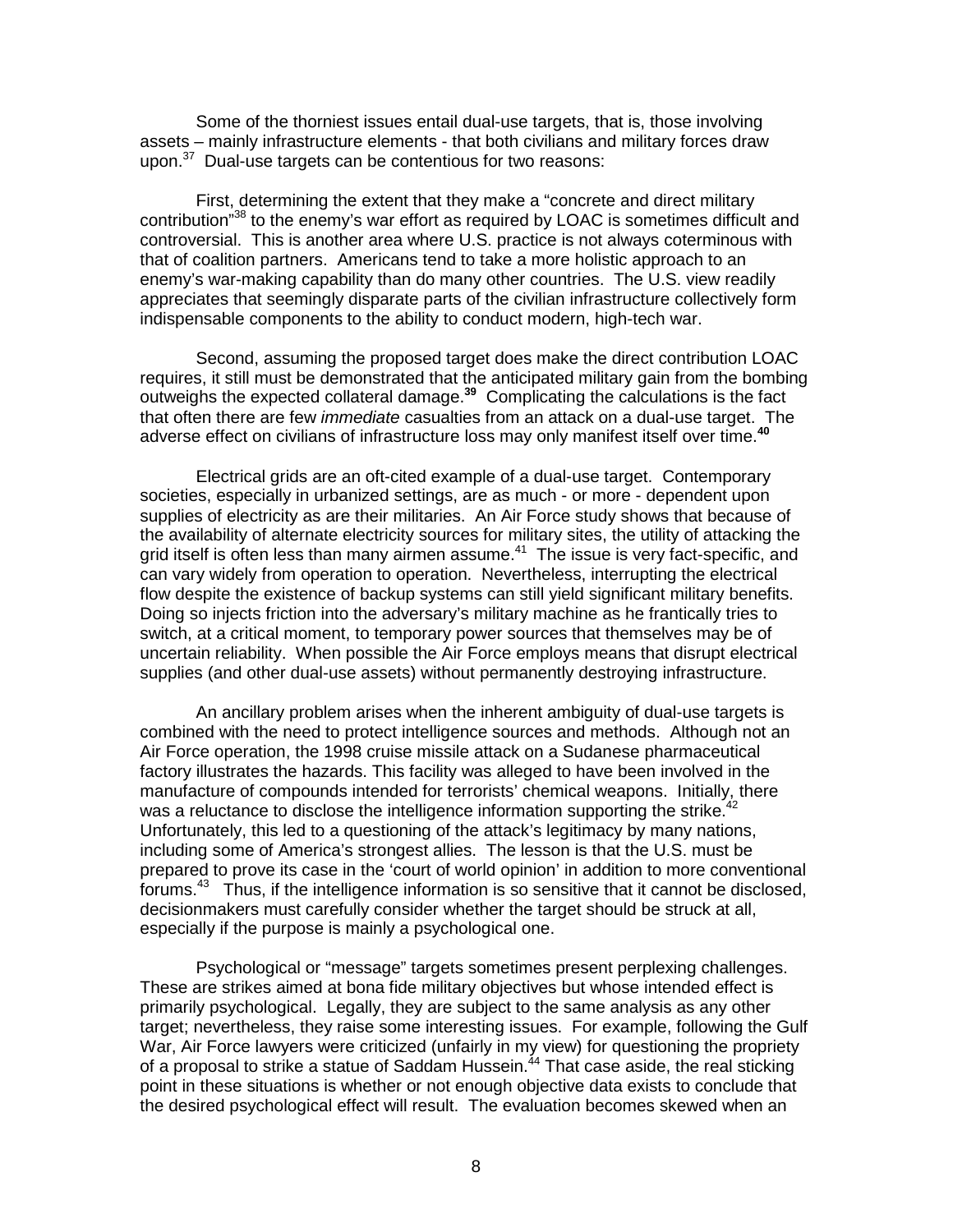American bias is applied to the psychology of another culture. General Charles Horner, the air commander during the Gulf War, discussed this problem in the context of the bombing of the Baath Party headquarters:

In terms of bombing the Baath Party headquarters, we looked at Saddam Hussein and the Baath Party as one. We wanted to show weakness in the Baath Party and thus weakness in Saddam Hussein. We wanted to embarrass him in front of his people as well as limit the loss of life. But what we didn't realize was that it doesn't matter what the people think. In the final analysis, we looked at it through American eyes, which was wrona.<sup>45</sup>

Somewhat ironically, JAGs spend a great deal of time not, as one might expect, trying to prevent LOAC violations, but rather explaining to targeteers, planners, and even commanders that the law is not the warfighting impediment they tend to think it is. In some instances this is the result of an incomplete understanding of LOAC. For example, during Desert Fox's 1998 strikes against Iraq,<sup>46</sup> a young targeteer expressed concern that bombing a Republican Guard barracks at night (when it presumably would be occupied) somehow violated the concept of proportionality.<sup>47</sup> Of course, proportionality in a LOAC sense seeks to weigh the military advantage against potential *noncombatant* casualties, *not* combatants like the Republican Guard. Indeed, killing them was the military basis for the strike in the first place.

A related issue engages the whole notion of collateral damage. Some military people believe that a prediction of high collateral damage *ipso facto* makes an attack unlawful. This is simply wrong. Anticipating high collateral damage merely means that the military value of the target must be great enough to justify the unintended losses. Savvy political reasoning might counsel against hitting a particular target solely out of fear of high civilian casualties, but that is altogether different from saying the *law* prohibits the attack.

A more debatable proposition relates to the status of *voluntary* human shields such as those Serb civilians who deliberately occupied bridges in Belgrade during the Balkan war. They hoped to deter NATO attacks by presenting a vexing quandary for military planners: how to attack the bridges without killing the "noncombatant" protesters. This issue is politically complex, but not - in my view - legally difficult. In attempting to defend an otherwise legitimate target from attack – albeit by creating a psychological conundrum for NATO – the bridge occupiers lost their noncombatant immunity. In essence, they made themselves part of the bridges' defense system. As such, they were subject to attack to the same degree as any other combatant so long as they remained on the spans.

As convoluted as these issues may appear, "time critical targeting" (TCT) presents a markedly more difficult challenge. This process relates to targets of opportunity (usually mobile ones). In certain cases this can require re-directing ("reflowing") a sortie from a preplanned target to an unplanned one. Because of growing pressure to minimize the sensor-to-shooter time,  $48$  TCT is the part of the air operations' process that probably is most vulnerable to incurring unintended collateral damage. By its very nature, the TCT dynamics do not allow for the studied examination of target folders that the preplanned process permits. This is yet another reason JAGs must be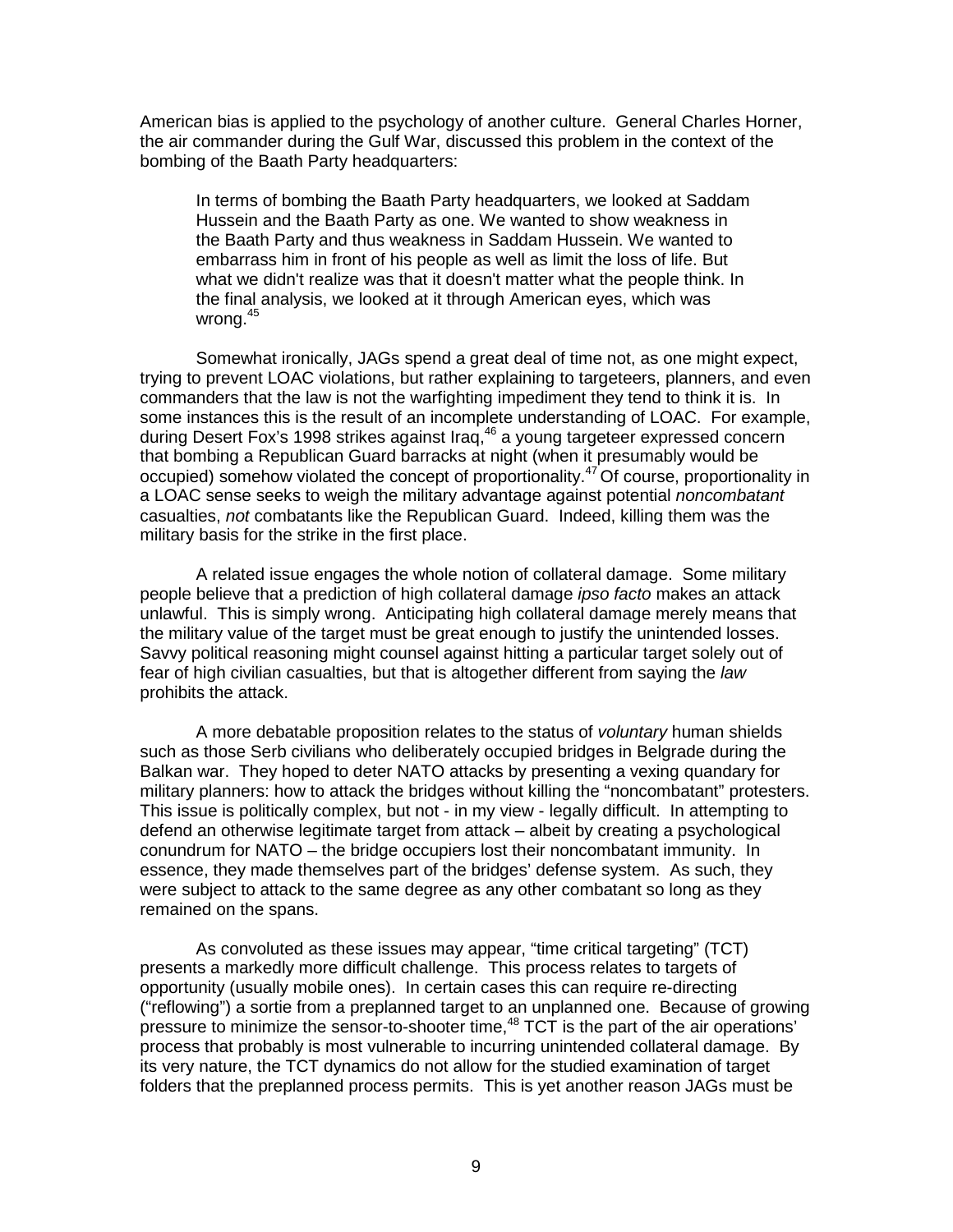physically present in the AOC at all times to be available to work with the controllers when these "opportunities" arise.

TCT sometimes allows the JAG only a split-second to formulate advice involving life and death. He or she may be obliged to do so based on much less than perfect data. Mistakes can happen, both in terms of unexpected collateral damage as well as – conversely - missed opportunities to damage the enemy. Indeed, TCT issues in Enduring Freedom generated media reports critical of JAGs.49 It is impossible at this time to verify the accuracy of those stories,<sup>50</sup> but they do highlight an important issue applicable to all operations. What, exactly, is the JAG's authority? Does the JAG sit as some kind of legal satrap with ultimate power over a commander's actions?

The short answer is "no." A good JAG asks the hard questions, plays devil's advocate, and demands the best of the intelligence assets and operational processes. In the end, however, the decision to attack belongs to the commander. If the commander directs what appears to be a LOAC violation despite clear legal advice – something, incidentally, I have never seen – the JAG is obliged to report the incident to a superior command who, in turn, must conduct an inquiry.<sup>51</sup> If that avenue is unavailable or inappropriate under the circumstances, by law a JAG can bypass the chain of command and communicate directly with any supervising JAG to include The Judge Advocate General of the Air Force.<sup>52</sup> In short, there are multiple ways of ensuring that an alleged LOAC violation is surfaced and investigated.

Concluding that a command action amounts to a breach of LOAC responsibilities is an extremely serious matter, and very different from merely disagreeing with the wisdom of a particular decision. It is important, therefore, that the JAG carefully and explicitly distinguish between an opinion as to prudent warfighting, and his or her formal, *legal* judgment on a LOAC matter, that is, one to be followed under pain of otherwise being considered (and reported as) a war criminal. Along this line, legal assessments of particular targets are generally the province of the JAGs in the AOC, not that of military or civilian lawyers at higher levels. In the usual course, lawyers in the upper chain of command do review the overall operations plan, rules of engagement, broad target categories, and even certain highly sensitive sites. However, those attorneys would not ordinarily provide real-time advice about targets of opportunity.

That said, Information Age capabilities present challenges for everyone involved in air operations, the legal function being only one of those affected. The technology now exists for persons far from the area of operations to receive much of the same data as is available in the AOC. This may suggest to some that the viewpoint of those distant from the battlefield is equally valid – especially in air operations – as those deployed forward. In my judgment this is a mistake. As I argued previously, warfighting is an art, and one that still very much depends upon human interaction. Even the most advanced communications systems do not replicate the intangible value of direct human interface. Person-to-person contact injects an important element of humanity into what can easily become an impersonal and potentially inhumane enterprise.

Serving in command centers does require the assigned JAG to acquire and maintain technical proficiency with the AOC's specialized communications and computer systems. Most AOCs employ the Theater Battle Management Core Systems (TBMCS). JAGs - like everyone else working in the AOC - must complete a specified course of study in order to master it. JAGs also receive focused instruction in operations law, and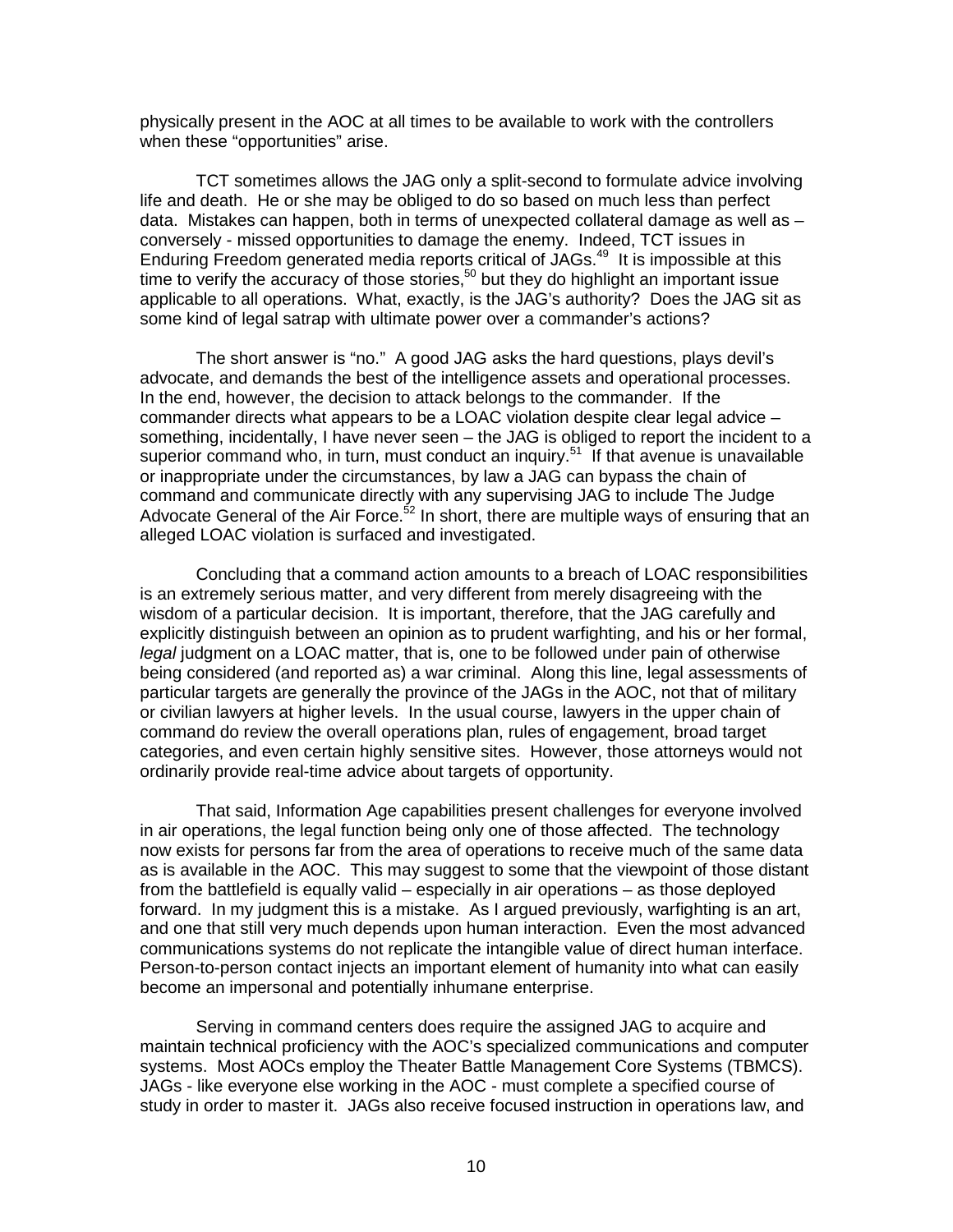many have advanced (post-law school) degrees in international law from the nation's premier civilian institutions.

Equally important is the lawyer's knowledge of purely military matters. Access to decisionmakers is ephemeral and can be instantly forfeited if credibility is lost for any reason. For the JAG this means he or she must maintain an in-depth understanding of military history, equipment, strategy, and more. Senior Air Force leaders have high expectations in this regard, as General Hal M. Hornburg, a veteran of many combat operations and currently the Commander of Air Combat Command, noted in a June 2001 address:

[JAGs] need to understand the big picture. I was in the CAOC during Desert Fox. Who do you think was standing right behind me? It was my JAG. That person needs to know the law and the rules of engagement, but he or she also needs to understand things bigger than just the law. They've got to understand combat. $53$ 

To ensure they do "understand combat' JAGs selected to work in AOCs are all uniformed officers who, by and large, are graduates of exactly the same staff schools and war colleges as any other officer. In fact, JAGs are routinely top graduates of professional military education (PME) institutions, and they are known to garner a disproportionate share of the academic prizes.

In my experience, the U.S. practice of deploying military lawyers as advisors for combat operations is not widely shared by coalition partners. Except for a smattering of British, Canadian, and Australian JAGs, non-U.S. lawyers of any kind are rarely found in command centers. In their absence, some contingents simply accept the legal interpretations given by American JAGs. Of course, this can present problems – to include ethical ones – where, for example, the U.S. is not a party to a LOAC-related treaty that a coalition partner has ratified.

When a coalition partner does deploy a JAG to work with his or her American counterparts, productive synergies can result. During Bright Star 99/00, a multinational exercise that took place in Egypt in 1999, the AOC legal cadre included a British JAG. Working together from the desert command post, the coalition JAG team used legal research software and U.S. communications capabilities to obtain the actual text of British law related to anti-personnel landmines.<sup>54</sup> Properly interpreted, this allowed U.K. forces to play a tangential but useful role in an operation involving American airdelivered munitions that contained anti-personnel mines.

Unhappily, such productive exchanges are all too uncommon. Many contingents look for legal guidance from civilian lawyers in their ministries of defense hundreds or thousands of miles away. (Protocol I of the Geneva Conventions does require legal advisors to be available at all levels of command,<sup>55</sup> although it does not specify what "available" means in physical terms.) This creates practical problems in terms of delays, as well as more substantive ones. The inability to communicate directly with legal advisor counterparts makes it extremely difficult to insure that all the facts and circumstances so critical to legal assessments are properly conveyed. In my judgment, more nations need to develop a trained cadre of *military* lawyers to support combat operations in the field. The emphasis on "military" is purposeful and is based on two key factors: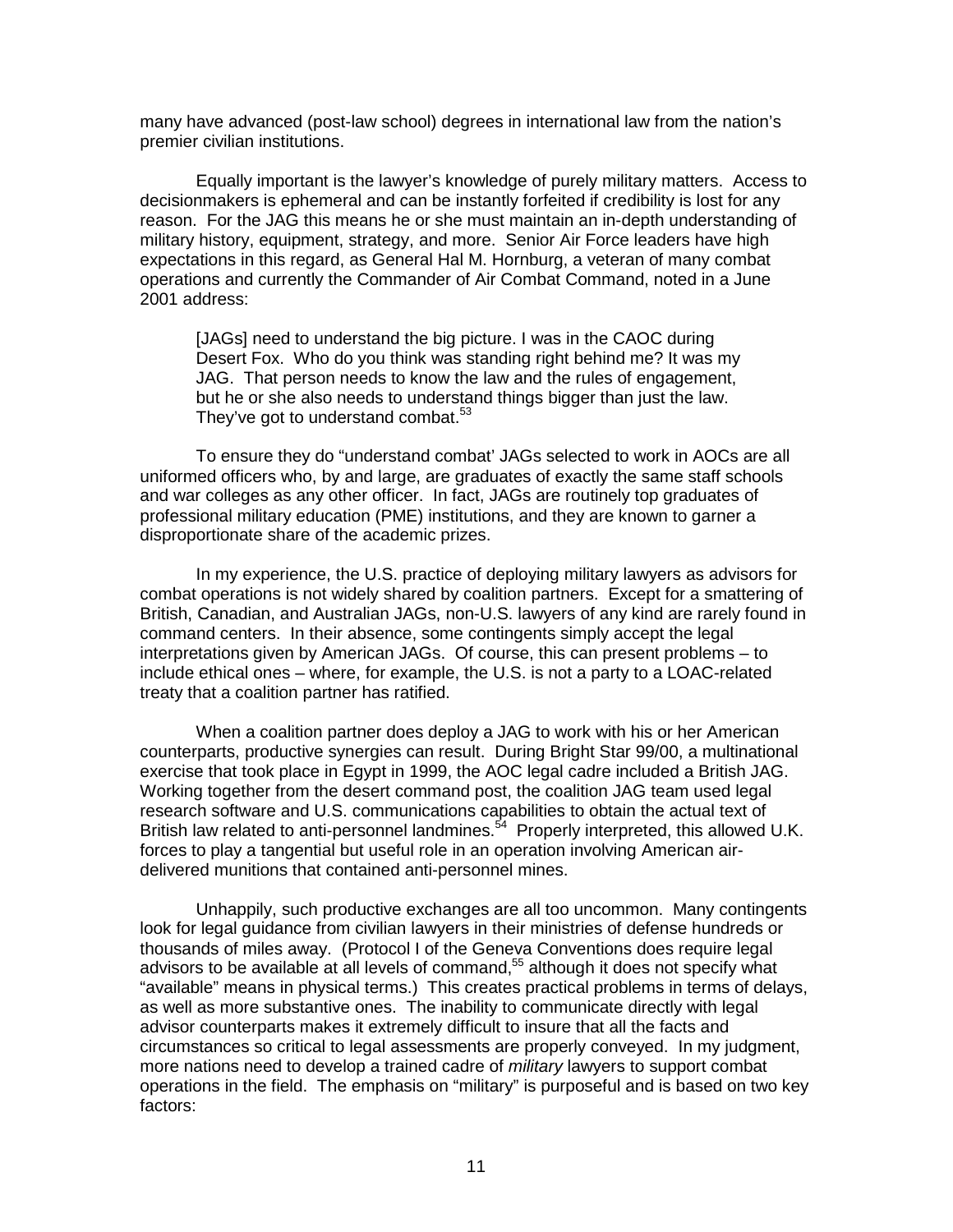First, in addition to attendance at PME described above, it takes years of full-time immersion in the military environment at the tactical level to have the necessary familiarity with the weapons and their delivery systems to properly advise the commander-client. Successful lawyering in the AOC requires the ability to offer operational alternatives when LOAC issues arise, and few civilian lawyers have the right background to do that. In addition, legal issues should be couched whenever possible in operational terms that are meaningful to the military commander, and this requires firsthand military experience. In my opinion, professional warrior-lawyers working side-byside with fellow officers are the best means to ensure legal considerations are taken into account during military interventions.

Second, there is an aspect to dealing with military leaders that is subtle but very real. Specifically, it is unlikely that *any* civilian lawyer (and especially one distant from the area of operation), can really penetrate the culture of the armed forces, however well trained and knowledgeable he or she may be. In my view, to have the necessary access, credibility, and trust the lawyer *must* be part of the officer corps. It is a mistake, as historian John Keegan observes, to assume a connection between a civilian and a military occupation (in this instance lawyering) equates to "identity or even similarity" with members of the military caste.<sup>56</sup> Frankly, it is difficult enough for a commissioned officer who is a member of a profession as unpopular as law to gain the acceptance and confidence of the operators; it would be near impossible for a civilian to do so.

# Informing International Law with the Military Perspective

The differing military and civilian outlooks enlighten recent trends in international law. Too often it seems that initiatives suffer from an insufficient understanding of the direct military impact and a lack of adequate analysis of the *unintended* military consequences. This produces situations that do not make common sense to many in uniform, and serve to make the law an object of disdain. Consider the desire among international law activists to eliminate or control the emerging technologies of war. Many military people view technological change as inevitable and, regardless of efforts to limit or ban it, believe it will eventually appear on the battlefield.

U.S. military thinking is keenly aware of the axiom that "technology has permitted the division of mankind into ruler and ruled."57 Indeed, the American way of war is *characterized* by technology. The U.S. is always looking for ways to substitute machines for manpower – and has enjoyed great success in doing so. $58$  As Harry Truman once remarked, "we have won the battle of the laboratories."<sup>59</sup> Importantly, compared to allied populaces, U.S. taxpayers have borne more than their share of the cost of the development of expensive technology (e.g., precision weapons) that reduces casualties on both sides.<sup>60</sup> Accordingly, no one should be surprised that Americans and their armed forces are reluctant to welcome proposals that seem to limit the development and use of technology in warfighting.

Focusing LOAC efforts on technology seems more than a little ironic given the history of recent conflicts. Most people consider the machete-based slaughters in Rwanda, the deliberate amputation of the limbs of children in Sierra Leone, as well as the horrific genocide and rape that took place in the Balkans, as examples of the worst atrocities of late twentieth-century conflicts.<sup>61</sup> Each case employed decidedly low-tech means; in fact, it is generally the intervention of high-tech forces of the U.S. and the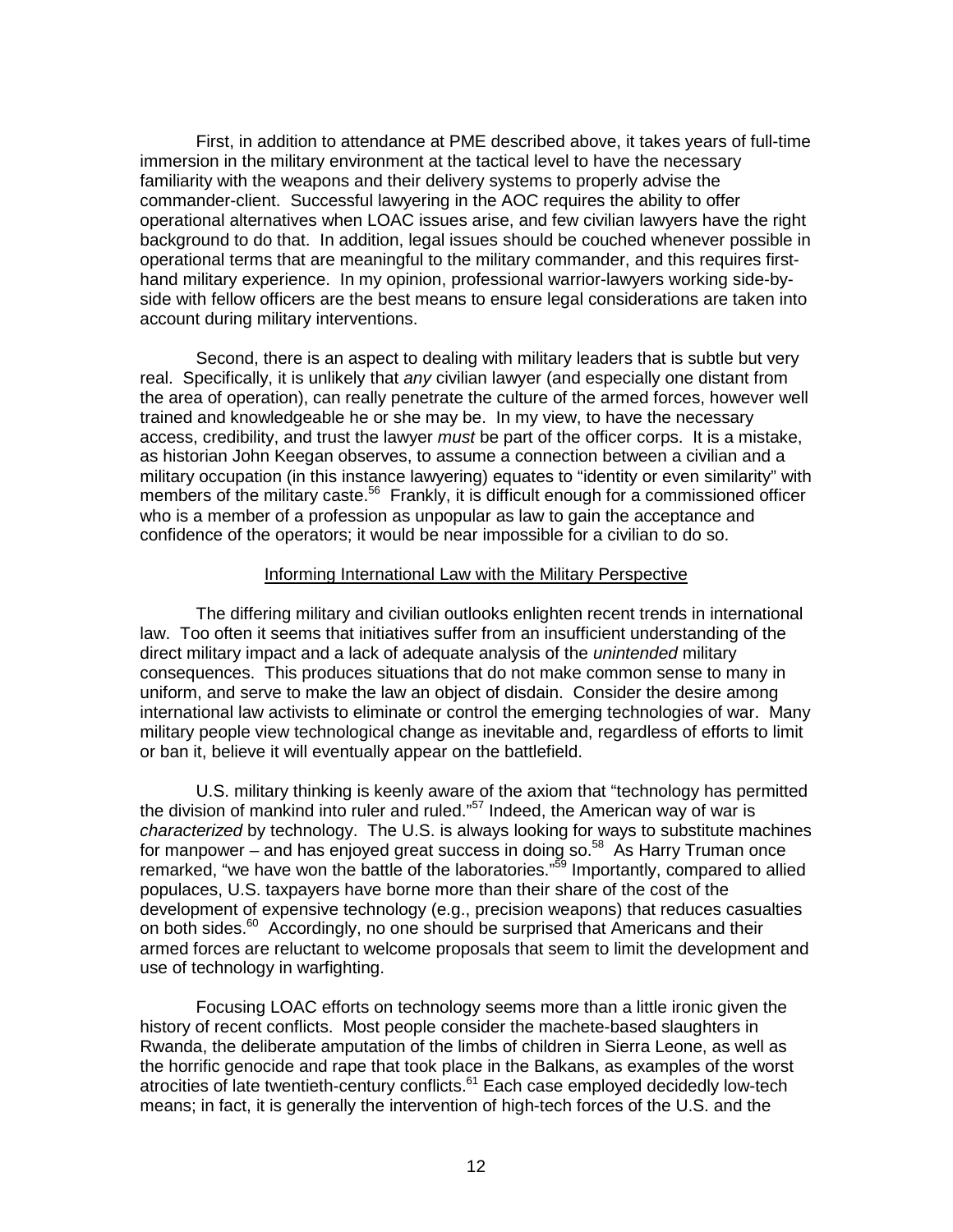West that finally brought a halt to such appalling behavior. Technology-empowered militaries are the ones more often than not that are trying to impose some measure of accountability for the inhumane crimes. Why take steps that that could compromise their effectiveness?

Nevertheless, well-funded efforts to limit or ban altogether certain technologies persist, and they often catch the fancy of international celebrities. The classic illustration is the campaign to ban antipersonnel landmines. The tragic death of Britain's Princess Diana, one of the movement's most enthusiastic supporters, served to propel the adoption of what is known as the Ottawa Convention.<sup>62</sup> Virtually every major nation has ratified the Convention, the U.S. being one of the conspicuous exceptions. It is true that landmines caused death and injury to thousands of innocent persons. It is equally true, however, that landmines *used as they should have been* under *pre-existing* agreements have *not* caused many casualties. Nor were many innocent people victimized by any of the new generation of self-neutralizing devices now available.

The Ottawa Convention illustrates two nagging issues in international law: 1) What is to be gained by expanding the scope of prohibitions when there is every expectation that existing bans are – and will be - ignored by those most responsible for the problem the new agreement is supposed to remedy?; and 2) What are the unintended consequences of trying to limit high-tech implements of war in an era when rapid technological change creates uses that were not (and could not be) envisioned or accounted for when the agreement was drafted?

Regarding the first concern, one must reject out of hand the argument that because some break the law there is no point to law in the first place. Nonetheless, very often – as in the case of landmines – the key causes of noncombatant suffering are already prohibited. For example, Protocol II to the 1980 Conventional Weapons Treaty (the U.S. and most other nations are parties to the relevant provisions)<sup>63</sup> bans the indiscriminate use of mines, and requires the marking of minefields and their posthostilities removal so as to limit noncombatant casualties. If a party were disposed to ignore the requirements of the 1980 agreement, how would the Ottawa Convention deter them? Moreover, by prohibiting the production of advanced self-neutralizing mines, those fixated upon using the weapons – and they do and *will* exist - must resort to crude varieties instead of ones that render themselves harmless over time.

With respect to the second issue, is it possible the ban could produce unintended consequences that result in more, not less, human suffering? Is there a legitimate – and humane - military use today? I believe so. For example, I have never seen any consideration of the ban in the context of the complicated military problem occasioned by weapons-of-mass-destruction (WMD) facilities. How do you attack a WMD site? Do you use a high explosive that might scatter pollutants into the atmosphere? Must you resort to a weapon infinitely more ferocious than any landmine but that can achieve the extremely high temperatures needed to destroy certain contagions? In my opinion the objective of neutralizing a WMD capability might be more safely undertaken simply by dousing the installation with hundreds if not thousands of highly sophisticated landmines. Rendering it unusable until it can be brought under control by friendly forces would seem to be in keeping with humanitarian values.

Another similarly practical use of mines is against infrastructure targets. Consider airfields. From the military perspective, all that is often needed is to block the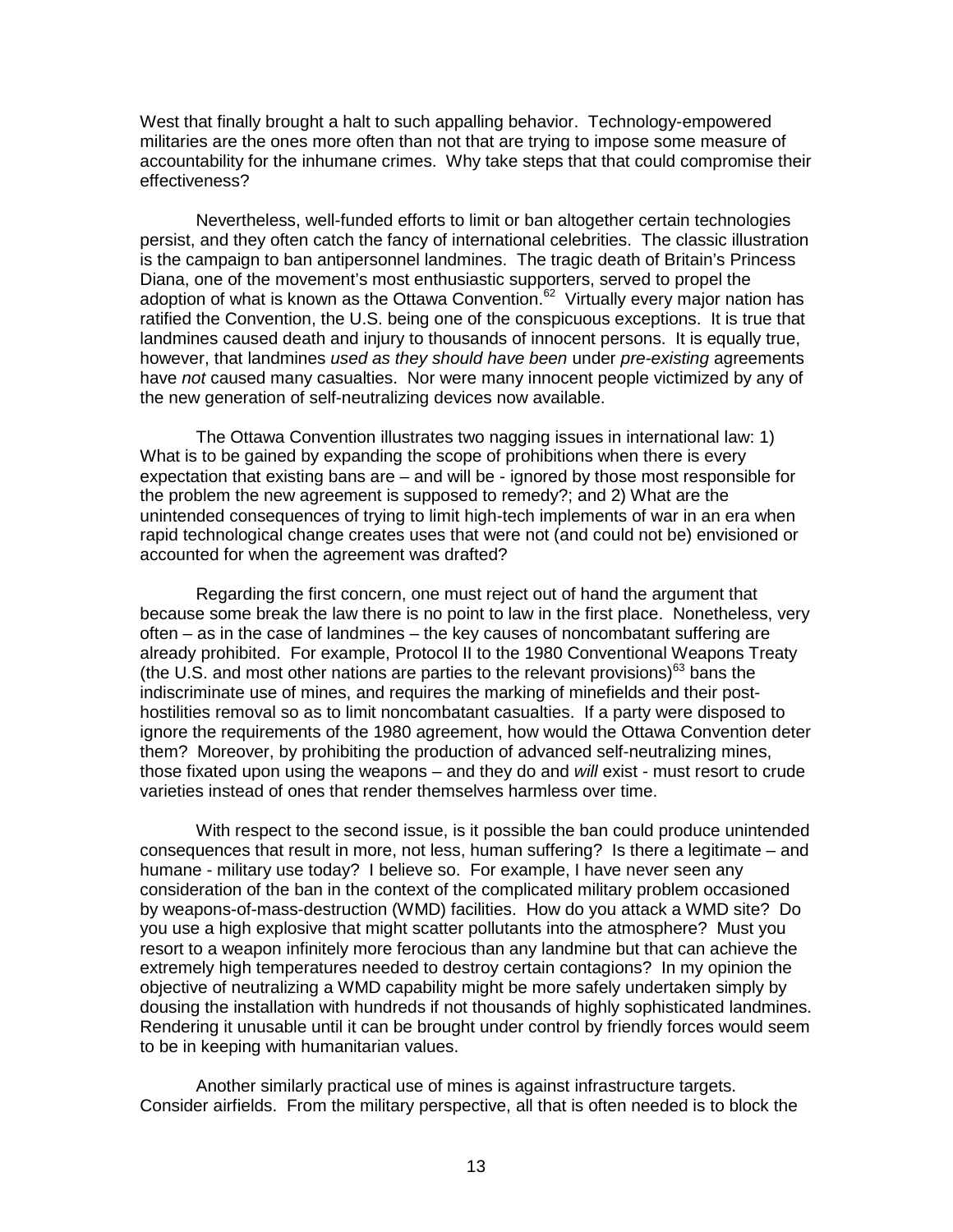enemy from using the site, sometimes only temporarily. One way is to blow up the aircraft, tower, runway, support buildings, and so forth. Another way would be to shower the runway with a variety of landmines that make it impossible for aircraft to land or takeoff.<sup>64</sup> The advantage of the latter course is that once you enter the post-conflict stage, instead of a hopelessly destroyed asset you have recoverable infrastructure upon which to build the necessary postwar economy. This is the kind of real world problem that military and civilian decisionmakers face today.

Some organizations<sup>65</sup> want to apply the landmine ban to cluster munitions.<sup>66</sup> Although not designed as landmines, the failure rate of a cluster bomb's submunitions can leave some unexploded ordinance in enemy territory. Unwary noncombatants are in peril (in the same way as they are when treading upon any site where combat has taken place) if they come in contact with the devices. However, this relatively rare situation does not explain the weapon's humanitarian *virtues*. Specifically, because each bomblet contains only a small amount of explosive, they are not as destructive as other weapons, and this can save lives. For example, where an enemy places military equipment such as an anti-aircraft system on something like a dam, cluster munitions can attack the site without risking the catastrophic destruction of the dam itself.

It is easy to conjure up similar examples. Furthermore, banning cluster munitions invites adversaries to wage lawfare by placing military objects on or near facilities whose destruction by *other* weapons (e.g., high-explosives) puts civilians and their property at risk. This is especially a problem with the European Union's proposal to prohibit the use in what it defines as urban areas. $67$  The EU policy could suggest to adversaries that they should locate themselves in urban areas to escape the weapon. Experience shows that fighting in cities inevitably causes far more adverse effects on more civilians than any cluster bomb submunition. Furthermore, the law should not be indifferent to the specific context of - and rationale for – the weapon's proposed use. Deputy Secretary of Defense Paul Wolfowitz responded to criticisms of cluster bomb use in Enduring Freedom by pointing out that the U.S. had lost thousands of civilians in a single day, and would "use the weapons we need to win this war."68

What makes bans on technology so problematic is the sheer unpredictability of future applications. Weapons expert and retired Army colonel John B. Alexander makes this point quite forcefully in the summer 2001 issue of the Harvard International Review.<sup>69</sup> Alexander contends that nonlethal technologies have great potential to minimize combatant and noncombatant casualties alike, but their development is blocked by what he charges are "emotionally based and broadly worded treaties."70 Essentially, he contends that the agreements were established at a time when no one envisioned that various chemical and biological agents "could actually be used to reduce casualties."<sup>71</sup> Although he overstates his case somewhat (nonlethal riot control agents were *consciously* banned as a method of warfare in the 1993 Chemical Weapons Convention<sup>72</sup>) his essential point is correct: "Technologies do not cause bad behavior. It is people who use technologies for evil purposes that demonstrate bad behavior. $^{73}$ 

Even the most horrific weapons can have humanitarian value depending upon how they are (or, perhaps more properly, are *not*) used. Nuclear weapons – probably the subject of more intense international negotiation than any other weapons' technology in the history of man – have a remarkable record that supports Alexander's thesis. Military historian Martin Van Creveld makes the interesting observation that "in every region where [nuclear weapons] have been introduced, large-scale interstate war has as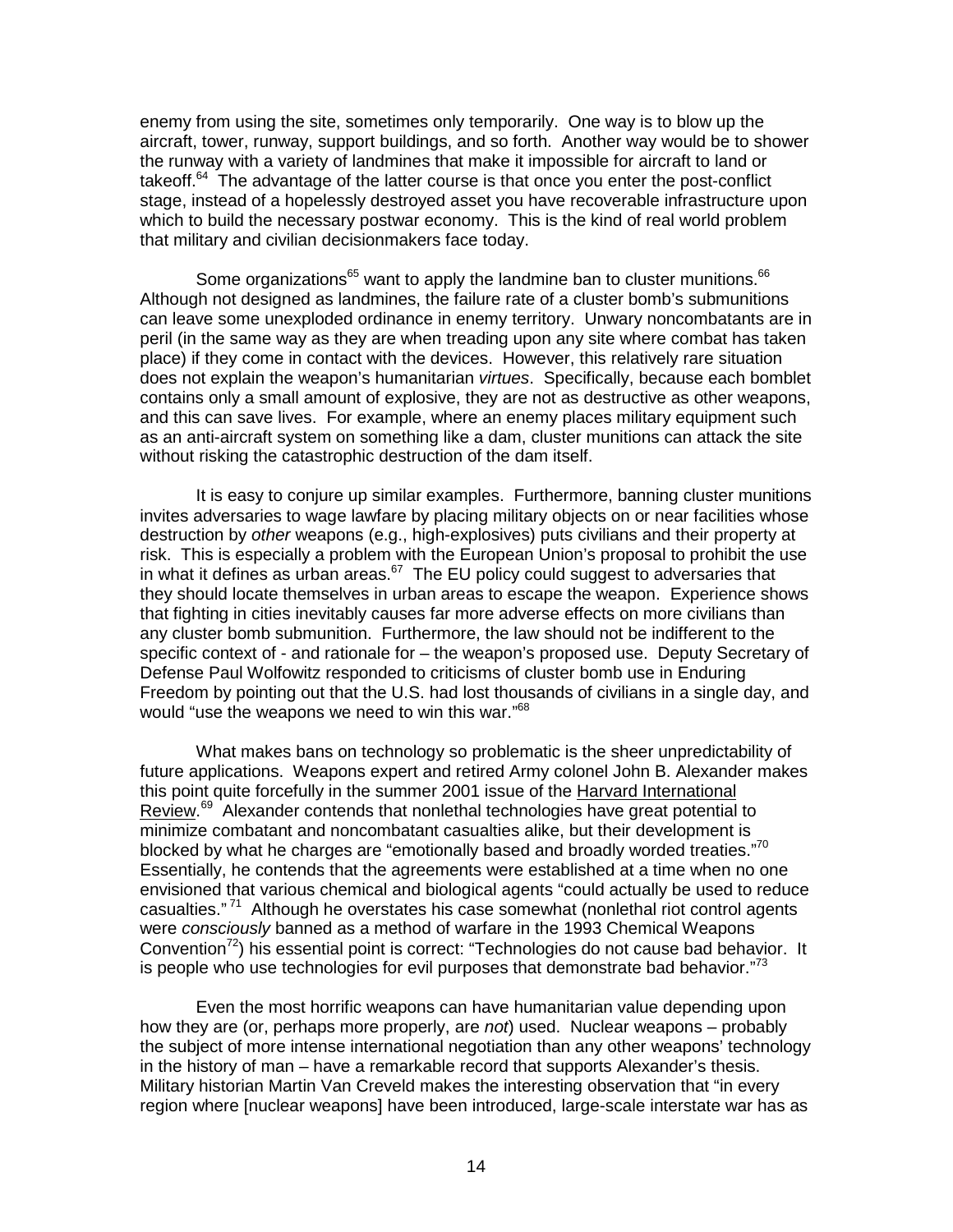good as disappeared."<sup>74</sup> The idea is not to advocate the spread of nuclear weaponry, but just to point out that limiting the technologies of war is not an unqualified virtue.

In any event, it is true that the development of nonlethal or low-lethality technologies is impeded by chemical, biological, and other weapons conventions.<sup>75</sup> While the limitations law places on nonlethal technologies are troubling to military professionals, real frustration arises when international lawyers assert as irrefutable truths principles that are unmistakably wrong. A good example is one of the most controversial air attacks of the Kosovo conflict. On 23 April 1999, Radio Television Serbia - or RTS, - the state-run media station in central Belgrade, was bombed by coalition aircraft. As a result of this attack, 16 people were killed, and another 16 injured. International lawyers, news organizations, and NGOs criticized the attack.<sup>76</sup> Typical of the rationale for the complaints is the Human Rights Watch report that asserted that RTS made "no direct contribution to the military effort" and that the "risks involved...grossly outweigh any perceived military benefit."<sup>77</sup>

Apparently relying on evidence that indicates the broadcasts whipped up ethnic hatreds for years,<sup>78</sup> Air Commodore David Wilby, a NATO spokesman, insisted, "Serb radio and TV is an instrument of propaganda and repression…. It is...a legitimate target in this campaign."<sup>79</sup> His statement, as a matter of fact, is consistent with U.S. legal thinking.<sup>80</sup> The RTS strike was subsequently the subject of a review by the ICTY<sup>81</sup> (and a lawsuit before the European Court of Human Rights<sup>82</sup>). Although the ICTY accepted the NATO's later explanation that the facility was being used for military communications, it made it clear that but for that circumstance, strikes against the broadcasting stations were likely unlawful. Specifically, the ICTY contended:

While stopping such propaganda may serve to demoralize the Yugoslav population and undermine the government's political support, it is unlikely that either of these purposes would offer the "concrete and direct" military advantage necessary to make them a legitimate military objective.<sup>83</sup>

This is a rather startling statement in a military sense because even a passing familiarity with Clausewitz and other strategists - not to mention America's own experience in Vietnam - make it plain that "undermin[ing] the government's political support" *does* offer a *very* "direct and concrete" military advantage especially in today's world.<sup>84</sup> As already discussed, the people's support is clearly a "center of gravity"<sup>85</sup> in contemporary military interventions, and information age technologies like radio and television are instrumental in shaping that support. It appears that international lawyers fail to appreciate that even repressive regimes with powerful internal security mechanisms will fall if political support turns against them.

No less an authority than Pulitzer Prize winning historian and Librarian of Congress Emeritus Daniel Boorstin makes that case. Noting the almost bloodless collapse of the Soviet Union, he contends, "history proves that ruthless rulers can be removed by popular will."<sup>86</sup> In fact, a recent RAND study confirms that concerns about Serb popular will were a key reason Milosevic decided to settle when he did.<sup>87</sup> When interpretations of LOAC look as if they are disconnected to humanitarian values, support for the law inevitably wanes. To military professionals it is absurd – and even duplicitous – to contend, as the ICTY report seems to do, that it is somehow preferable to slaughter masses of enemy troops to achieve victory - in lieu of merely destroying a propaganda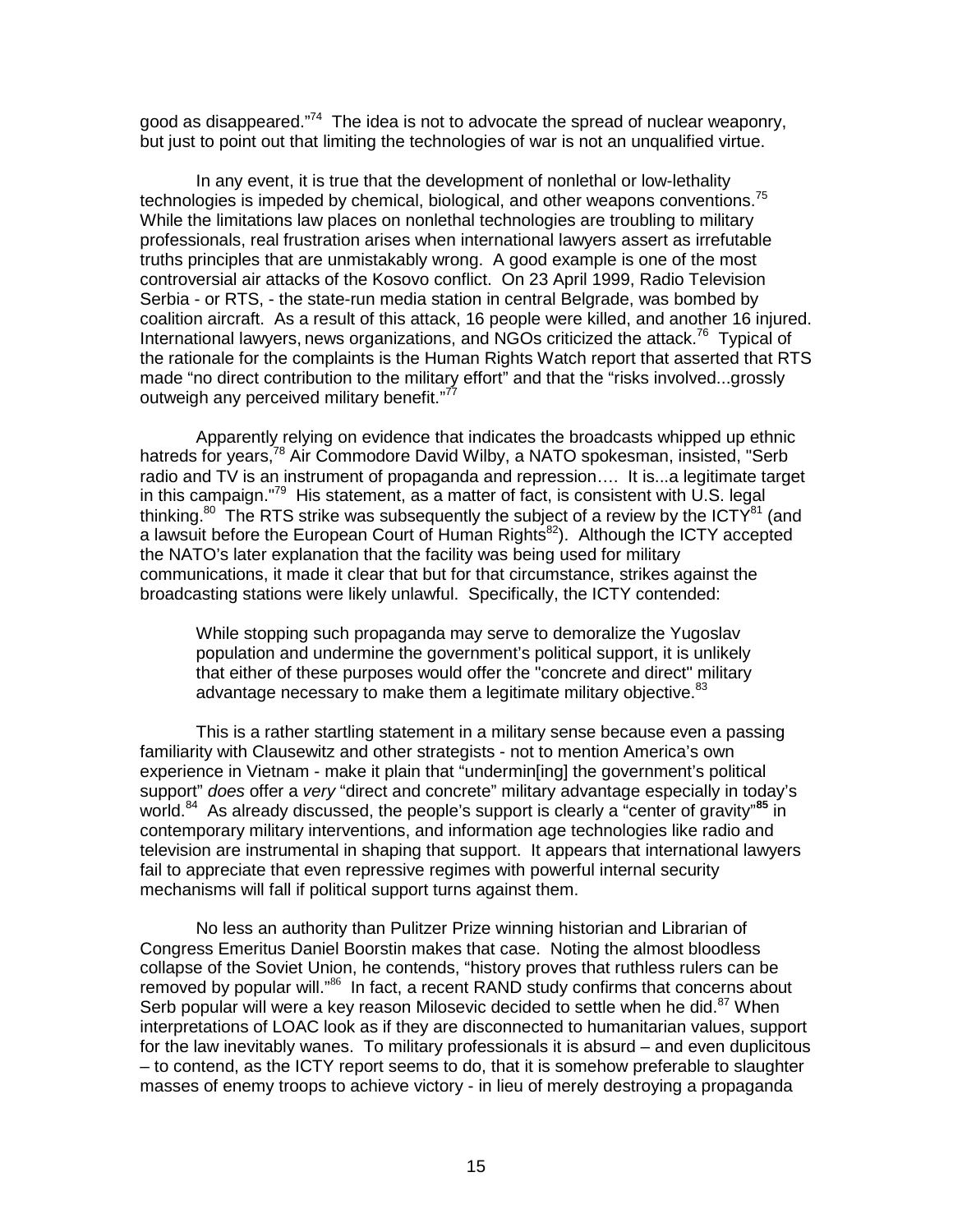organ propping up a perverse regime (at the price of small, albeit regrettable, numbers of civilian casualties).

Another interesting "values" issue is raised by the international campaign against blinding lasers as a means of warfare. $88\,$  No one would debate seriously the proposition that blindness is a gravely debilitating affliction. It is still difficult to understand why it is a more unfortunate condition than traumatic amputation, paralysis, or any other similar injury that occurs in war. Assuming a laser is used under circumstances where one could lawfully kill an opponent, it seems indisputably more humane to blind him than slay him. In advocating the ban, however, the International Committee of the Red Cross (ICRC) appears to draw a different conclusion. $89$  The ICRC, evidently unaware of the philosophical implications of what it was saying, in essence argued that adversaries would just use other weapons to finish off blinded combatants. Again, this is the illogical argument that presumes that since a belligerent will break existing law (i.e., kill wounded *hors de combat*) enacting more law will somehow improve the situation.

The other part of the ICRC argument is rather profound, and illustrates the contrast between the European view of humanitarian values and that of the U.S. According to the ICRC, "blinding renders a person virtually unable to work or to function independently [resulting in] severe psychological depression." This simply is not true; millions of visually handicapped persons live happy, independent, and productive lives. Moreover, the obvious question remains: is blindness worse than being killed by "approved" weapons? I can only conclude that in Europe, where assisted-suicide and euthanasia have taken root, death is preferable to life with a disability. Regardless, the ICRC position hardly represents a universal value and its thinking should not be the rationale for banning a technology, especially one that by its very nature does not kill its targets.

Looking ahead, it will be interesting to see how the international legal community approaches the issue of unmanned and other robotic combat systems. These technologies are rapidly gaining acceptance in high-tech militaries like that of the U.S.<sup>90</sup> There are issues, however, as to how they should be employed. As one analyst notes, "[p]eople are generally more comfortable with somebody being in the loop when things are being shot and decisions are being made."<sup>91</sup> Nevertheless, as these weapons are considered, the focus should not be on *how* they achieve their effect, but rather the degree to which that effect honors LOAC and human rights. A more difficult and problematic issue is presented by the military challenges occasioned by Operation Enduring Freedom. The safest and most effective means, for example, of rooting enemy fighters out of caves may be to employ flamethrowers. This controversial weapon is not currently in the U.S. inventory, but press reports are now discussing its possible use.  $92$ 

Operation Enduring Freedom raised other legal issues that may themselves stimulate technological development that, in turn, will generate debate in international law circles. Specifically, the U.S. was obliged to engage in extensive negotiation and diplomatic strategies to obtain legal rights for the basing and overflight of military aircraft. The difficulty in accomplishing that task, as well as the threat that lawfare will make obtaining like commitments even more troublesome in the future, militates towards permanent solutions. In my view one of these could be a greater militarization – indeed *weaponization* - of space.93 Among other things, orbiting armed space systems would obviate the need for foreign basing or overflight permissions.<sup>94</sup> This would provide the U.S. with greater flexibility for unilateral military intervention if required. Of course, the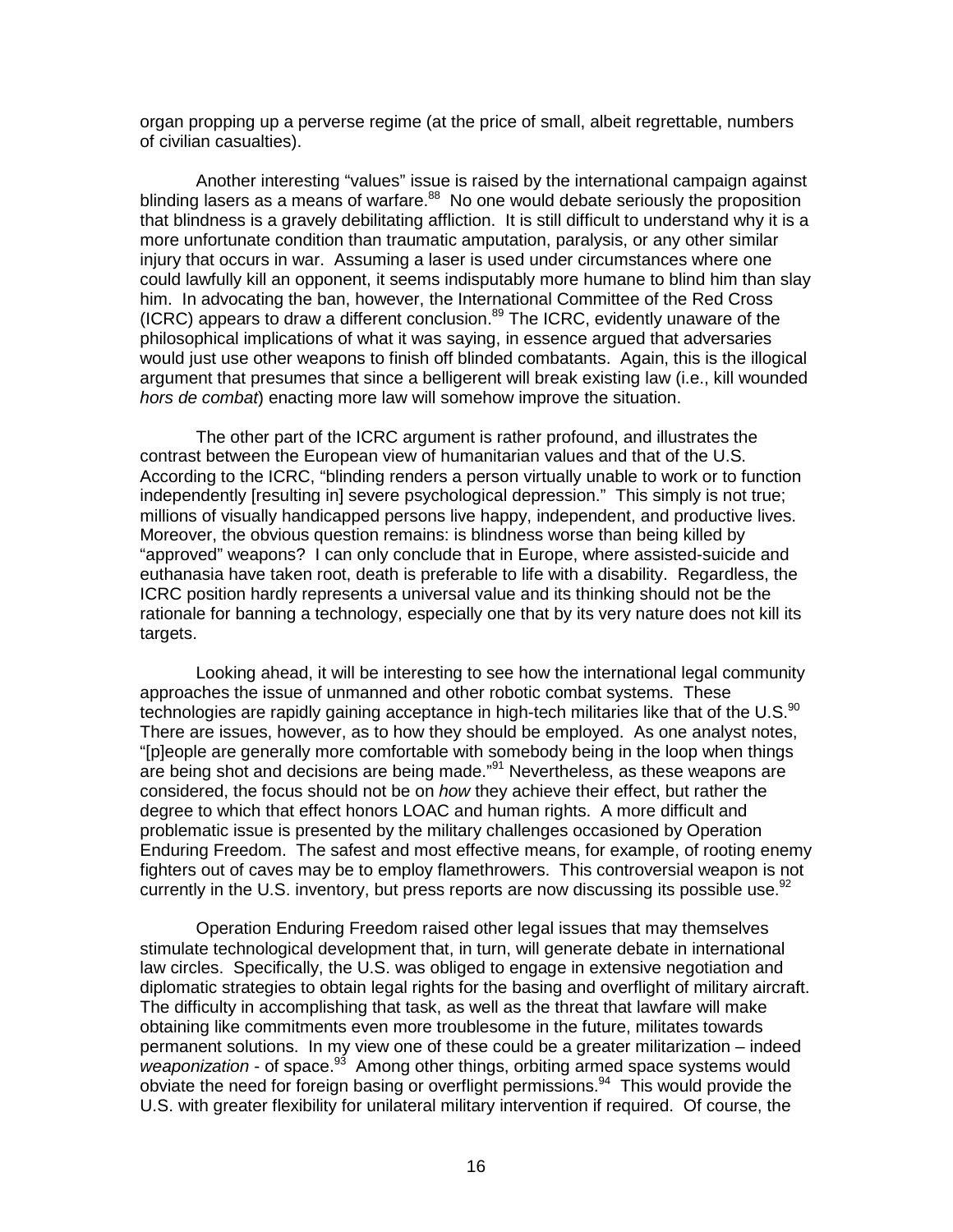weaponization of space will produce a host of legal and policy issues.<sup>95</sup> Nevertheless, as the leading spacepower the U.S. has the technological potential to bypass those adversaries who might pressure area nations to deny basing and overflight rights, as well as those who might be tempted to extract concessions in exchange for them in some future contingency.

Many of the emerging LOAC issues involve, as I have mentioned before, the American preference to use technology to avoid casualties.<sup>96</sup> This raises another apparent difference between the U.S. and European view: the relative perspectives on the profession of arms.<sup>97</sup> Despite the existence of an all-volunteer force, Americans in and out of uniform generally do not consider those who serve as anything other than citizens of equal or more value as any enemy combatant or noncombatant. Europeans, however, have a history of populating their militaries with long-term professionals and legions of hired foreigners. $98\text{ T}$  This seems to create a certain sense that the armed forces are more tools of the state than citizenry in uniform. To me, this produces a collective societal ethic that gives the impression that military personnel are expendable assets. Of course, nowhere in LOAC is there an explicit assertion that the life of a soldier is of lesser value than any other. This may be another situation where a view acceptable in Europe is nevertheless insufficiently universal to make it a bona fide basis for initiatives in international law.

The affection of Americans towards those of its citizens who serve in the armed forces in large measure explains why resistance to proposals like the International Criminal Court (ICC)<sup>99</sup> continues to grow.<sup>100</sup> The spurious allegations of LOAC violations after the Balkan War all but guaranteed that the U.S. would not ratify the ICC treaty any time soon.<sup>101</sup> Concerns had already surfaced about the notion of trying American troops before a forum that fails to meet the minimum standards of an American court-martial.<sup>102</sup> The concerns are good ones: It is unwise, in my opinion, for a democracy obliged to maintain a large military establishment to suggest that those who defend it are somehow unworthy of the rights they serve to protect.

I do not see any inconsistency, incidentally, with opposing the ICC yet endorsing the President's recent order permitting military commissions (which bear no relationship to the U.S. court-martial system) for the trial of foreign terrorists.<sup>103</sup> In my opinion, because the ICC involves the possible trial of U.S. citizens it is understandably determined by domestic, civil-military relations' considerations. The military commissions are best analyzed from an international law perspective because they would only apply to foreign nationals. I believe the proposed commissions are fully consonant with international law.

As the widespread support for the ICC outside the U.S. proves, most nations are quite happy to have their nationals subject to a court that does not afford the rights that a U.S. court-martial or civilian proceeding provides. Foreign nationals would be subject to a process that meets or exceeds *international* standards; the point is that international standards are not necessarily the same as the domestic ones Americans want for their fellow citizens. Of course, it is somewhat ironic that European nations, who frequently badgered the U.S. about its refusal to ratify the ICC treaty, are now resisting the extradition of terrorists because they may be subject to trial before a military commission,<sup>104</sup> despite the striking similarities between that forum and the ICC.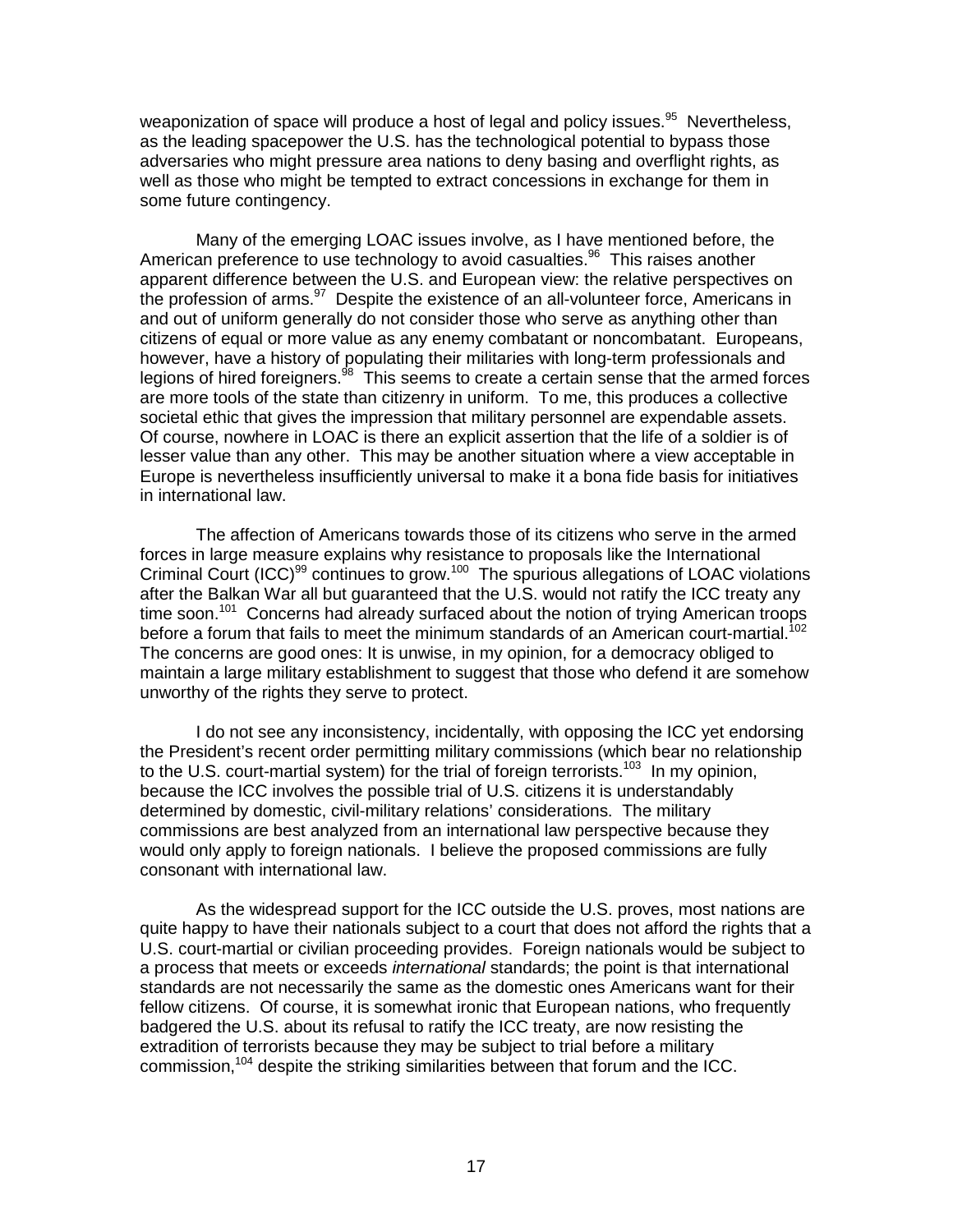## Concluding Observations

As I offered earlier, I believe that the events of September  $11<sup>th</sup>$  will have a profound effect on the role of law in military interventions. The psychological impact of savage attacks on the American homeland, along with fears raised by the anthrax incidents, radically diminishes the public's desire for what Professor Betts might describe as hyperlegalistic processes. Recognizing the dimensions of the new threat, Americans supported legislation giving law enforcement authorities vastly greater powers at the expense of what heretofore were accepted individual rights.<sup>105</sup> Considering Americans' willingness to sacrifice their own legal protections, they are unlikely to be overly demanding about the supposed legal rights of foreign belligerents.

Americans are much more concerned about finding and stopping the perpetrators of violence than they are about the niceties of international law. Despite the President's statements to the contrary, many pundits called for the outright killing of those responsible, and derided the notion of trying to bring the perpetrators to justice in a criminal court.106 Unlike international law devotees, many Americans are exasperated with the law, especially when traditional applications of it proved to be an inadequate guarantor of basic security on September 11th. Stewart Baker, the former general counsel of the National Security Agency, concludes "[w]e have judicialized more aspects of human behavior than any civilization in history, and we may have come to the limit of that."<sup>107</sup> Consequently, in security matters contemporary American discourse is pervaded by the notion that "[t]he time for legal maneuverings, extraditions and trials is past."108

All of this affects Americans' perceptions of LOAC. While reports of civilian casualties in Enduring Freedom cause disturbances among allied populaces, the support of the U.S. electorate for the military intervention remains strong.<sup>109</sup> This is not a sign of callous indifference, but rather a growing acceptance among the body politic that war inevitably causes unintended tragedies. Additionally, the public is becoming better educated as to how adversaries are manipulating civilian casualties to wage lawfare. I believe they are much less prone to assume from media reports that U.S. forces are waging war "in an unfair, inhumane, or iniquitous way."<sup>110</sup> I also sense that the continued public support is an expression of the people's conviction that the U.S. military – which for years has topped the polls as the institution in which Americans have the most confidence<sup>111</sup> - is doing everything it can to minimize the impact on noncombatants.

Along these lines, I think the persistent criticisms of some international lawyers,  $112$  NGOs,  $113$  academics, and others regarding U.S. and coalition air operations in Iraq,<sup>114</sup> the Balkans, and Afghanistan have been extremely counter-productive in terms of enhancing the acceptance of LOAC in the minds of military people. In too many instances the criticisms appear alternately uninformed or patently politicized. Following Operation Allied Force the allegations that the altitudes flown during combat sorties caused unnecessary civilian casualties were especially infuriating to airmen.<sup>115</sup> The accusations did not seem to appreciate that the armed forces of democracies at war are properly guided by and subordinate to policies set by elected leaders, not the desires of those in uniform. That is the way the rule of law is supposed to work in free countries. Furthermore, some reports were wildly inaccurate - even Human Rights Watch could point to only one instance where high-altitude attacks *might* have caused unnecessary civilian injuries.<sup>116</sup>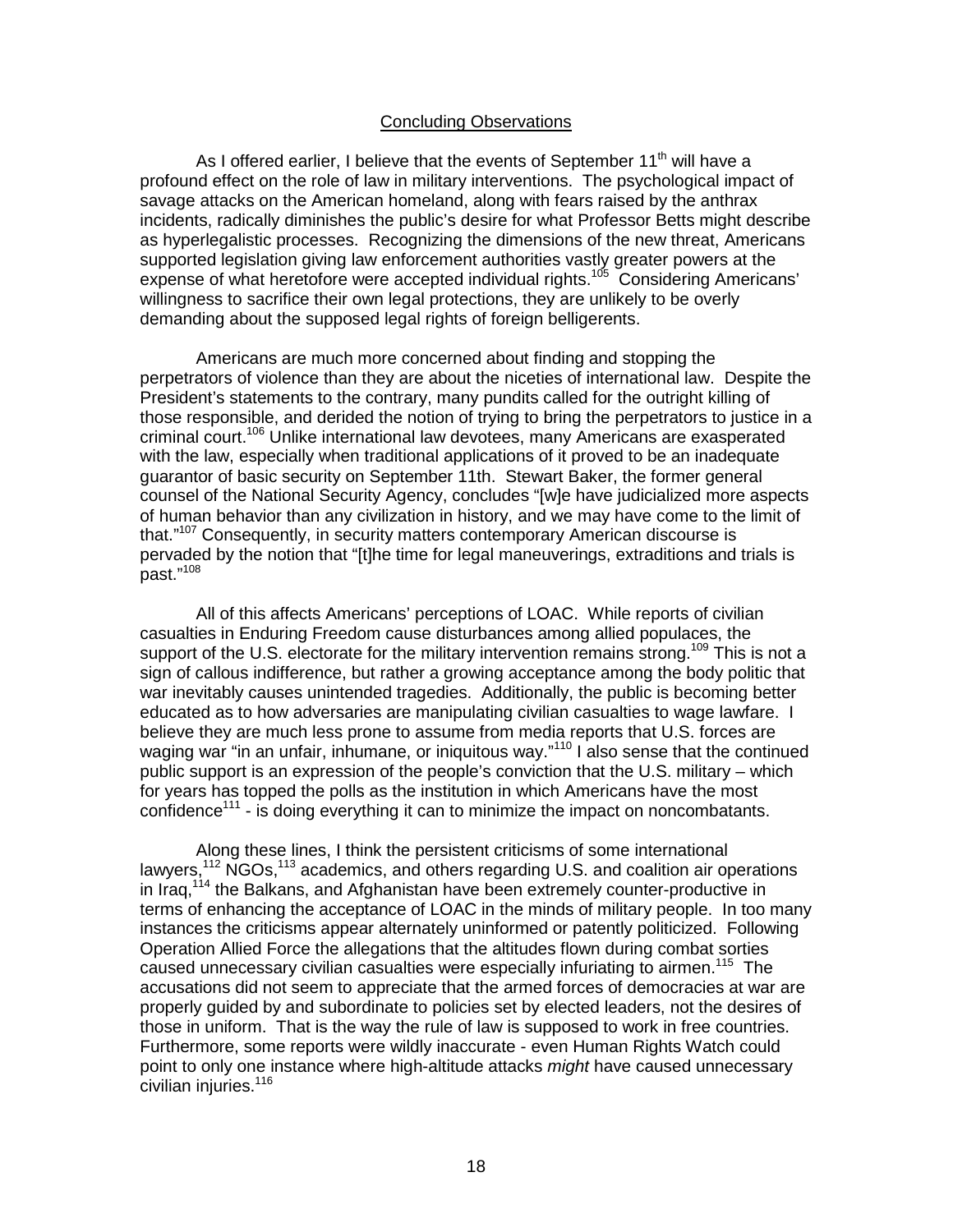Actually, it is impossible to find examples in human history where so much combat power was applied as discreetly as in the aforementioned air operations.<sup>117</sup> With respect to Operation Enduring Freedom, White House spokesman Ari Fleischer observed – quite accurately in my opinion – that "I don't think you'll ever witness a nation that has worked so hard to avoid civilian casualties as the Untied States has."<sup>118</sup> That is exactly what military leaders at every level believe. They are convinced that they are doing everything they can to comply with LOAC.

While one would always hope for perfection in any human endeavor, in real terms I cannot see how the adherence to LOAC and the humanitarian values it represents can significantly improve in future military interventions. It should be kept in mind that the recent conflicts took place under circumstances where U.S. forces were not *in extremis*. This allowed time for comparatively extensive and systematic evaluations of targets and strategies. We may not have that relative "luxury" in rapidly evolving future conflicts, and the warfighters know it.

By demeaning the sincere efforts of those tasked to use armed force in pursuit of national objectives, the critics put respect for the law itself in jeopardy. They unnecessarily alienate the very audience LOAC most needs to prosper in the proverbial 'real world.' I do not mean to imply that the armed forces are disposed to act in an illegal or immoral fashion, but rather to suggest that the seeming impossibility to satisfy the self-styled legal authorities encourages military leaders to pursue a more politicallyoriented approach that searches for legal loopholes and technical compliance as opposed to a more expansive philosophical commitment. Put concisely, subjective measures of public tolerance might tend to replace reliance upon rigorous readings of LOAC as the principal guide. As much as popular support is critical to a democracy's ability to fight, the transient and often emotionally charged politics of a nation at war do not always reflect the enduring human rights principles that underlay LOAC. All too easily, this approach can devolve into *Kriegsraison* writ large.<sup>119</sup>

Will international law, and specifically LOAC, become – as Riviken and Casey predict, "one of the most potent weapons ever deployed against the United States?" Perhaps their hyperbole goes too far, but the point is an important one. It is not in the interest of anyone concerned with humanitarian values to *unnecessarily* handcuff the United States - or any democracy – when force is required to restore and safeguard human rights generally. We must remind ourselves that our opponents are more than ready to exploit our values to defeat us, and they will do so without any concern about LOAC. Consider this disquieting statement from Chinese military leaders: "War has rules, but those rules are set by the West...if you use those rules, then weak countries have no chance...We are a weak country, so do we need to fight according to your rules? No."120

We should expect to see unscrupulous antagonists engage in ever more sophisticated versions of lawfare. In Colombia, insurgents use sensitivity to human rights abuses to attempt to decapitate the nation's military leadership, thus jeopardizing South America's oldest democracy. The Wall Street Journal reports that "by intimidation and bribery" rebels force peasants to use the "courts to press false charges – anonymously – against the most capable military leaders." $121$  At the same time the guerrillas are blaming others for human rights abuses, they commit them themselves. Even Human Rights Watch is disillusioned: "We've come to the conclusion that they're using international humanitarian law as just part of a P.R. campaign."<sup>122</sup> It is vital for the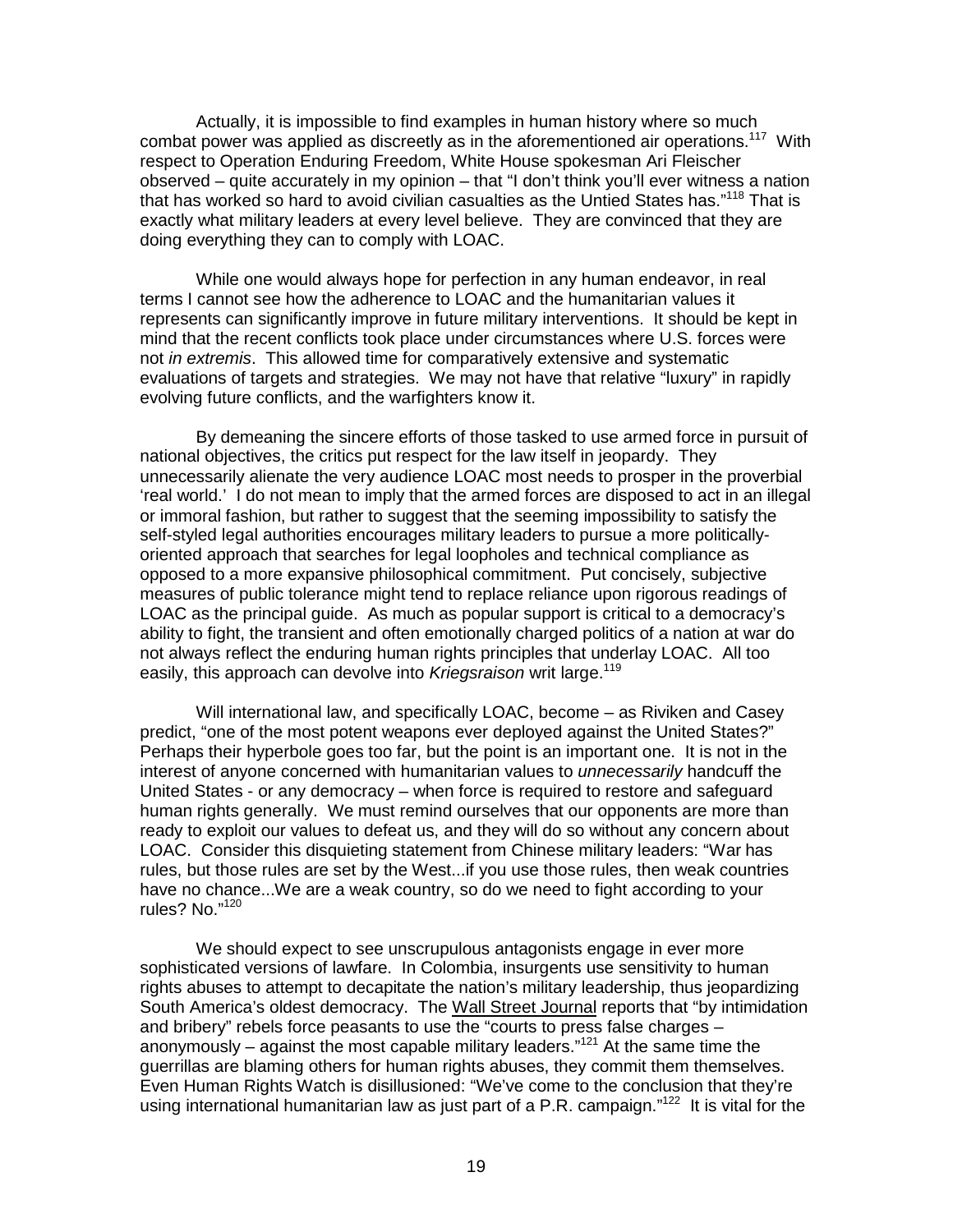preservation of human rights to be concerned about developments such as this. If international law is to remain a viable force for good in military interventions, lawfare practitioners cannot be permitted to commandeer it for malevolent purposes.

This essay critiques aspects of LOAC as currently practiced, but it is not meant to denigrate its fundamental importance. Americans would not be Americans if they waged war unconstrained by the ethical values LOAC represents.<sup>123</sup> Rather, this paper is intended as a reminder that those interested in promoting law as an ameliorator of the misery of war are obliged to ensure it does not become bogged down with interpretations that are at odds with legitimate military concerns. LOAC must remain receptive to new developments, especially technological ones that can save lives – even if that means breaking old paradigms.<sup>124</sup>

We also must have a better linkage between those knowledgeable of military affairs and those civilian specialists expert in LOAC. Only productive cooperation can achieve the critical mass necessary to sustain international law as a guiding element in military interventions. We should encourage other nations to develop a robust cadre of uniformed lawyers ready to provide insightful advice to commanders in the field. Finally, we must not allow thoughtless, ill-informed, and politically motivated accusations to trivialize LOAC's fundamental principles. If it does, LOAC will lose its credibility with the very people – and the very nation - it most needs to make certain it is observed and, more importantly, preserved.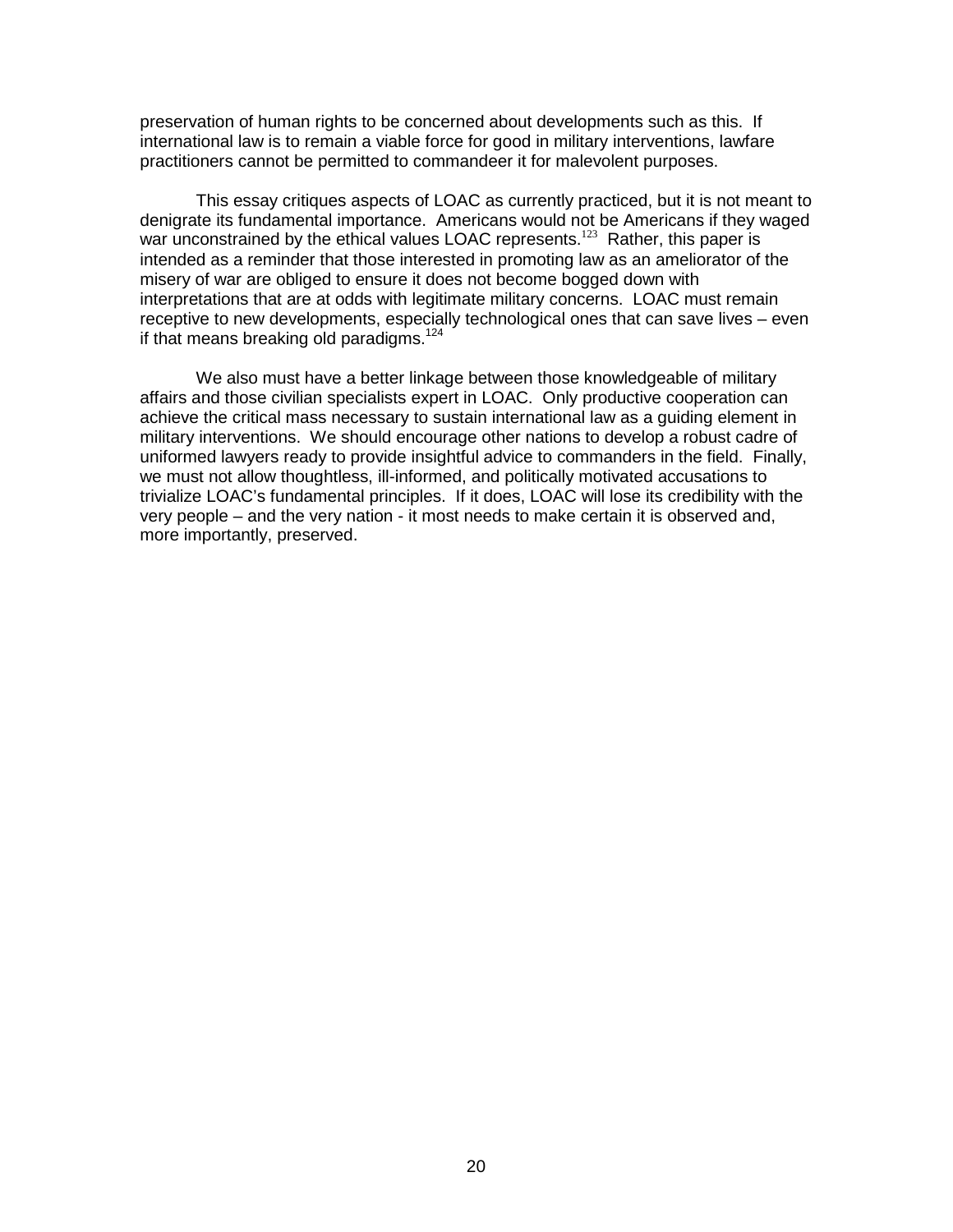# **Notes**

Interest, Winter 2000/01, at 35. 4 For information about Operation Allied Force, *see* Dep't of Defense, *Operation Allied Force,* June 21, 1999 *accessible at* http://www.defenselink.mil/specials/kosovo/ (last visited 23 November 2001).

 $5$  The term "lawfare" seems to have first appeared in a manuscript by John Carlson and Neville Yeomans entitled *Whither Goeth the Law - Humanity or Barbarity, in* The Way Out - Radical Alternatives in Australia (M. Smith & D. Crossley, eds., 1975), *accessible at*

http://www.laceweb.org.au/whi.htm (last visited 24 November 2001). Although their thesis is not entirely clear, they do assert that "lawfare replaces warfare and the duel is with words rather than swords" and this capture a key theme of lawfare as used in this essay.<br><sup>6</sup> But see note 120, *supra*, and accompanying text.

6

 $^{\circ}$  But see note 120, *supra*, and accompanying text.<br><sup>7</sup> There were four main agreements concluded in 1949: the *Geneva Convention for the Amelioration of the Condition of the Wounded and Sick in Armed Forces in the Field*, 12 August 1949; the *Geneva Convention for the Amelioration of the Condition of the Wounded and Sick and Shipwrecked Members of Armed Forces at Sea*, 12 August 1949; the *Geneva Convention Relative to the Treatment of Prisoners of War*, 12 August 1949; and the *Geneva Convention Relative to the Protection of Civilians in Time of Wa*r, 12 August 1949. *See* Department of the Army Pamphlet 27-1, *Treaties Governing Land Warfare* (7 December 1956). Texts of the treaties are accessible at http://www.icrc.org/ihl.nsf/WebCONVPRES?OpenView (last visited 20 November 2001).

8 Geoffrey Parker, Cambridge Illustrated History of Warfare (Cambridge University Press, 1995), p. 369 ("the majority of the approximately fifty million people killed in war [since 1945] have been civilians").

9 *See generally*, Roger Cohen, *To European Eyes, It's America the Ugly*, New York Times, May 7, 2001, at 1 (discussing European reaction to the U.S. position on various international agreements and policies) and Jessica T. Mathews, *Estranged Partners*, Foreign Policy, November/December 2001, at 48.

See e.g., Statutes of the International Committee of the Red Cross, 24 June 1998, art. 7 *accessible at* http://www.icrc.org/eng/icrc (last visited 20 November 2001) (limiting membership to Swiss citizens).<br><sup>11</sup> Rivkin and Casey, note 3, supra.

11 Rivkin and Casey, note 3, *supra.* <sup>12</sup>*See* Mark Malloch Brown, *Democracy and the Information Revolution*, Choices Magazine, September 2001 *accessible at* http://www.undp.org/dpa/choices/2001/september/commentary.pdf (last visited 25 November 2001).

 $^{13}$  W. Michael Reisman and Chris T. Antoniou, <u>The Laws of War</u> xxiv (1994) (emphasis added).<br><sup>14</sup> "The free flow of broadcast information in open societies has always had an impact on public opinion and the formulation of foreign policy. But now the flow has increased in volume and shortened news cycles have reduced the time for deliberation." Joseph Nye, *Redefining the*

*National Interest, <u>Foreign Affairs</u>, July/August 1999, at 22, 26.*<br><sup>15</sup> "Real-time television [puts] pressure on officials to respond rapidly." Toni Marshall, *Media*<br>*Don't Make Foreign Policy*, Washington Times, June 9 <sup>16</sup> See note 5, supra.<br><sup>17</sup> For example, the U.S. used law to deny hostile uses of commercial satellite imagery. See

Michael R. Gordon, *Pentagon Corners Output of Special Afghan Images*, New York Times, October 19, 2001 *reprinted in* Dep't of Defense, Current News Early Bird, 19 October 2001 (discussing the U.S. strategy of "buying all the rights to picture of Afghanistan taken by the world's best commercial satellites").

<sup>1</sup> Richard K. Betts, *Compromised Command*, Foreign Affairs, July/August 2001, at 126, (review of Wesley Clark's, Waging Modern War: Bosnia, Kosovo, and the Future of Combat).

<sup>2</sup> *Id.* At 129, 130.

<sup>3</sup> David B. Rivkin, Jr. & Lee A Casey, *The Rocky Shoals of International Law*, The National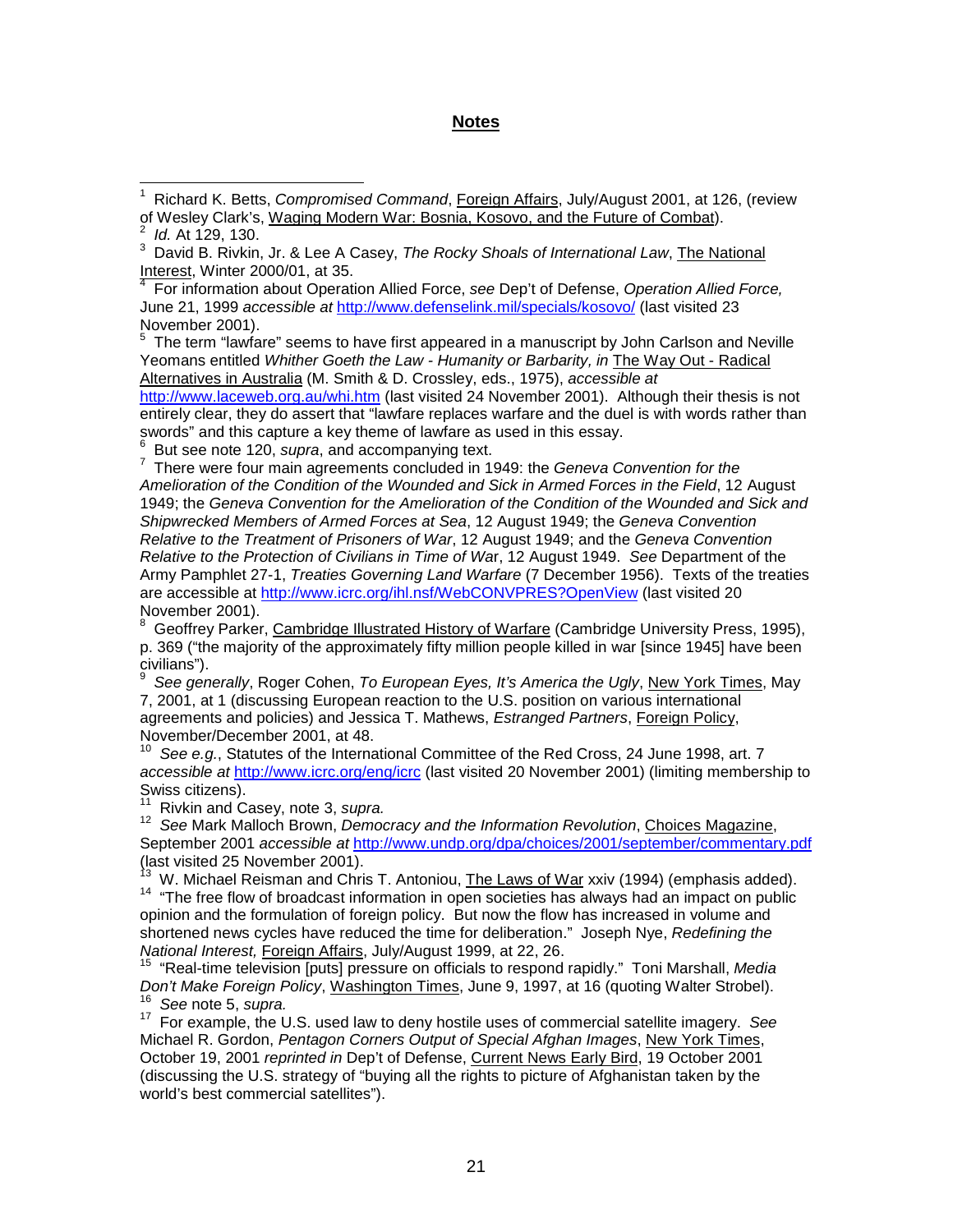18 Carl von Clausewitz, *On War* (Michael Howard and Peter Paret, ed., and trans. 1976) (1832), at 89.

19 *See* The Gallup Organization, *No Wavering in Public Support for War Effort,* November 9, 2001 *accessible at* http://www.gallup.com/poll/releases/pr011109.asp (last visited 20 November  $2001$ ).

20 *See e.g.,* Kevin Sullivan*, War Support Falls Worldwide*, Washington Post, November 7, 2001, at A1.  $\frac{21}{1}$  See note 93 supra and accompanying text.

22 See Michael Gordon and Bernard E, Trainor, The Generals' War (1995), at 324-326.<br>23 Id., at 476-477. See also Colin Powell, My American Journey (Random House, 1995), at 520 ("The television coverage… was starting to make it look as if we were engaged in slaughter for slaughter's sake.").

24 *See, Libyans to Form Shield at Suspected Arms Plant*, Baltimore Sun, May 17, 1996, at 14 (reporting a Libyan threat to surround a suspected chemical weapons plant with a human shield composed of millions of Muslims).

25 *See e.g.,* Mark Mazzetti and Kevin Whitelaw, *Into the Thick of Things*, U.S. News & World Report, November 5, 2001, at 24. Additionally, the Washington Post reports:

By shifting soldiers and military equipment into civilian neighborhoods and taking refuge in mosques, archeological sites and other nonmilitary facilities, Taliban forces are confronting U.S. authorities with the choice of risking civilian casualties and destruction of treasured Afghan assets or forgoing attacks.

Bradley Graham and Vernon Loeb, *Taliban Dispersal Slows U.S.,* Washington Post, November 6, 2001, at 1.

<sup>26</sup> See e.a., International Criminal Tribunal for the Former Yugoslavia, Final Report to the Prosecutor by the Committee Established to Review the NATO Bombing Campaign Against the Federal Republic of Yugoslavia (13 June 2000) *accessible at*

For general information on the Air Force's role in Operation Enduring Freedom see Air Force Link, *Enduring Freedom*, *accessible at* http://www.af.mil/news/efreedom/index.shtml (last accessed 12 November 2001).

<sup>28</sup> See Vanessa Blum, *JAG Goes to War*, <u>Legal</u> Times, November 15, 2001 *at*<br>http://www.law.com (last visited 23 November 2001).<br><sup>29</sup> Mishael Imatists With all West (11 to 2001).

<sup>29</sup> Michael Ignatieff, <u>Virtual War</u> (Metropolitan Books, 2000), at 199.<br><sup>30</sup> The most famous case involves the My Lai massacre. *See <u>United States v. Calley,</u> 48 C.M.R.* 19 (C.M.A. 1973). However, there were many other trials of American troops that though charged as traditional offenses (e.g., murder) they amounted to what would likely be considered "war crimes." *See e.g., Gary D. Solis, <u>Song Thang: An American War Crime</u> (1997).<br><sup>31</sup> See Lt Col Terrie M. Gent, <i>The Role of Judge Advocates in a Joint Air Operations Center*,

Airpower Journal, September 1999, at 40-55 *accessible at*

http://www.airpower.maxwell.af.mil/airchronicles/apj/apj99/spr99/gent.html (last accessed 27 October 2001).

32 Chairman, Joint Chiefs of Staff Instr. (CJCSI) 5810.01A, *Implementation of the DoD Law of War Program*, para. 6(c)(5) (27 August 1999)<br><sup>33</sup> The draft doctrine is Air Force Doctrine Document 2-4.5 *Doctrine for Legal Support of* 

*Aerospace Operations* (draft). This effort is underway at the Air Force Doctrine Center see http://www.doctrine.af.mil/.

For a general discussion of the role of air operations centers and the doctrinal architecture for the application of airpower, *see* Dep't of the Air Force, Air Force Doctrine Document 2, *Organization and Employment of Aerospace Power*, 17 February 2000 *accessible at*

http://www.doctrine.af.mil/. 35 A "sortie" is "an operational flight by a single military aircraft." *See* The Oxford Essential Dictionary of the U.S. Military (Elizabeth J. Jewell, *et al.*, eds., 2001), at 405.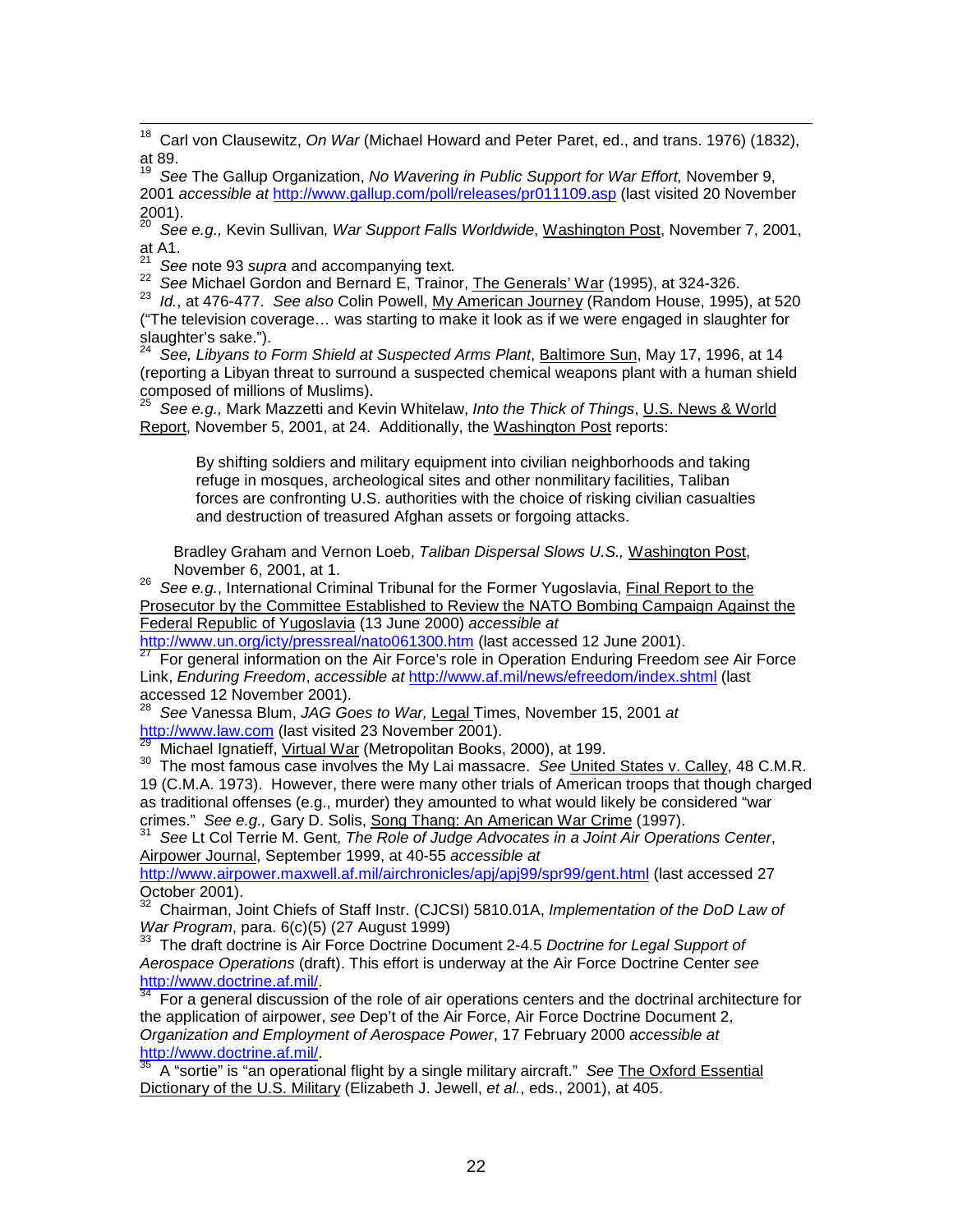36 Such systems even exist for nuclear targeting. See Charles J. Dunlap, Jr., *Taming Shiva: Applying International Law to Nuclear Operations*, 47 A.F. L. Rev. 157, 162 (1997) (describing U.S. Strategic Command's Strategic War Planning System (SWPS)).

 $37$  For example, 90% of the U.S. military's communications flow through civilian systems. John T.<br>Correll, Warfare in the Information Age, Air Force Magazine, December 1996, at 3.

Correll, *Warfare in the Information Age*, Air Force Magazine, December 1996, at 3. <sup>38</sup>*Protocol Additional to the Geneva Conventions of 12 August 1949, and Relating to the Protection of Victims of International Armed Conflicts* [Protocol I], art. art. 51.5(b). The U.S. is not, however, a Party to Protocol I but accepts this portion as reflecting customary international law.

The principle of "proportionality" requires that the "collateral damage" to noncombatants or their property not be disproportionate in relation to the "concrete and direct military advantage anticipated." The concept was codified in arts. 51.5(b) and 57.2(iii) of Protocol I, note 38, *supra*. While the U.S. has not ratified Additional Protocol I, this portion is considered part of customary international law.

40 *See* Commander James W. Crawford, *The Law of Noncombatant Immunity and the Targeting of National Electrical Power Systems*, 21 Fletcher Forum of World Affairs 101 (Summer/Fall 1997) (discussing secondary and reverberating effects).

41 Major Thomas E. Griffith, Jr., USAF, *Strategic Attack of National Electrical Systems*, U.S. Air Force's School for Advanced Aerospace Studies, Air University, Maxwell Air Force Base, AL (October 1994).

The Department of Defense would only say that there was "high confidence" that the factory was used to make a precursor compound for a chemical agent. *See* Dep't of Defense, Background Briefing, *Terrorist Camp Strikes*, 20 August 1998 *accessible at*

http://www.defenselink.mil/news/Aug1998/x08201998\_x820bomb.html (last visited 20 November 2001).

 $43$  The attack is the subject of on-going litigation in U.S. courts by the plant's owners. See Otis Bilodeau, When Bombs Miss their Mark, Legal Times, November 28, 2001 *at* http://www.law.com (last visited 28 November 2001).

44 *See e.g.*, Williamson Murray, Air War in the Persian Gulf (1995), at 224-226 (criticizing the alleged role of Air Force lawyers with respect to a proposed bombing of a statue of Saddam Hussein). Murray's version of events is disputed by Colonel Scott L. Silliman, USAF (Ret.), the former Staff Judge Advocate of what was then known as Tactical Air Command (TAC) (Murray contends that TAC legal advice that the statue was a protected cultural monument "was simply wrong."). Silliman contends that no lawyer ever concluded that bombing the statue was illegal; lawyers only recommended that the target be carefully screened for conformance with existing legal standards. He believes the statue was removed from the target lists for unrelated reasons. E-mail from Scott L. Silliman to Colonel Charles Dunlap, Staff Judge Advocate, U.S. Strategic Command (19 Feb. 1998) (on file with author).

45 Interview, General Charles Horner, Washingtonpost.com (1998), *accessible at* http://www.washingtonpost.com/wp-srv/inatl/longterm/fogofwar/hornertext.htm (lasted visited 1 May 2001).

46 For information about Operation Desert Fox, *see generally*, Dep't of Defense, *Operation Desert Fox*, *accessible at* http://www.defenselink.mil/specials/desert\_fox/ (last visited 20 November 2001).<br><sup>47</sup> See note 39, supra.

<sup>47</sup>*See* note 39, *supra.* <sup>48</sup>*See e.g.,* Elaine M. Grossman, *Air Force Chief Launches Major Effort To Improve Targeting*

The media reports allege that opportunities to attack purported terrorists were lost due to overly cautious advice from a JAG. *See* Seymour M. Hersh, *King's Ransom*, The New Yorker, October 22, 2001 *accessible at* http://www.newyorker.com/FACT/?011022fa\_FACT1 (last accessed 12 November 2001) and Thomas E. Ricks, *Target Approval Delays Irk Air Force*

<sup>50</sup> Both the Secretary of Defense and the Deputy Secretary of Defense refuted aspects of the Washington Post story, but neither specifically addressed the JAG issue. *See* Dep't of Defense, *News Briefing – Secretary Rumsfeld* (19 November 2001) *accessible at*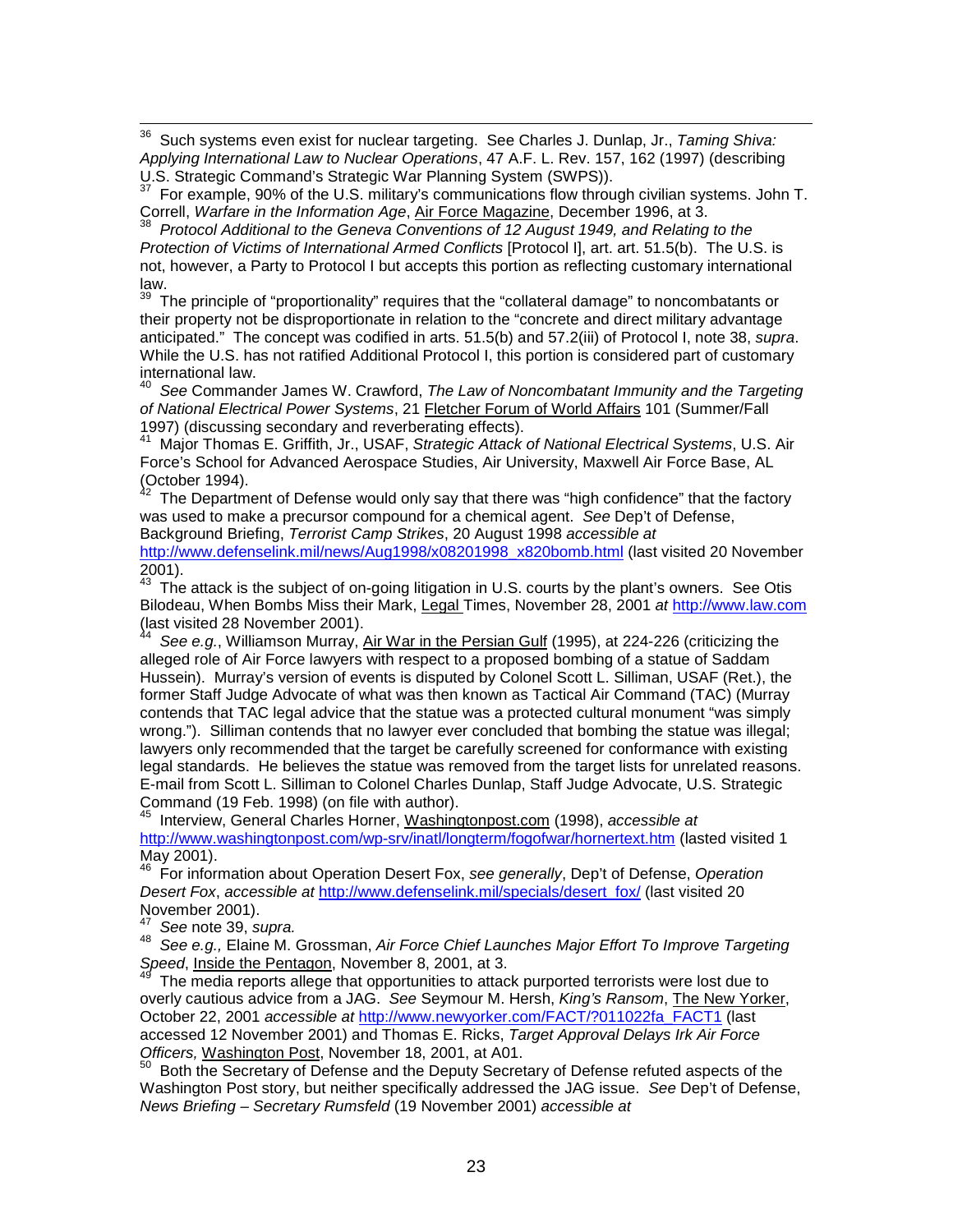http://www.defenselink.mil/news/Nov2001/t11192001\_t1119sd.html (last visited 19 November 2001); and Dep't of Defense, *Deputy Secretary Wolfowitz Interview with CBS Face the Nation* (transcript of 18 November 2001) *accessible at*

http://www.defenselink.mil/news/Nov2001/t11182001\_t1118wol.html (last accessed 19 November  $2001$ ).

51 Dep't of the Air Force Policy Directive 51-4, 26 April 1993 (describing the reporting and investigation of any apparent violation of LOAC).<br><sup>52</sup> See e.g., 10 U.S.C § 806(b)

-

53 General Hal M. Hornburg, The Importance of Legal Professionals in the Air Force, (June 27, 2001), *available at* http://www.aetc.randolph.af.mil/pa/Library/speeches/cc06.htm (last accessed 22 October 2001).

54 *Cf.* note 62 and 63, *supra*, and accompanying discussion.<br><sup>55</sup> Protocol I, note 38, *supra,* at art. 82.<br><sup>56</sup> John Keegan, A His<u>tory of Warfare</u> (1993), at xvi.

57 Ronald Haycock and Keith Neilson, Men, Machines, and War (1988) at xii.

58 This success continues in the current war on terrorism. *See e.g.,* Paul Richter, *Despite Grim Predictions, U.S. Battle Toll Still Zero*, Los Angeles Times, November 24, 2001, *accessible at* http://www.latimes.com/news/nationworld/nation/la-112401nodead.story, (last visited 24 November 2001) *reprinted sub nom, In a Strange Kind of War, U.S. Casualties Are Few*, San Antonio Express-News, November 24 2001, at 17A ("The casualty rate reported by the Pentagon attests to the continuing technological advances that the U.S. military has made in developing an arm's-length, precision style of attack.").

59 *As quoted by* Matthew Cooper *in Making the World Safer*, Time, November 26, 2001, at 83. <sup>60</sup> The relative weight of the defense burden is yet another area where U.S. and European approaches diverge. *See e.g.,* Jeffrey Gedmin, *A Yawning Gap on Defense*, Washington Times, December 8, 1999, at 15. ("The United States currently spends 3.2 percent of its GDP on defense. The European allies in average 2.1%."). *See also* John Keegan, *The U.S. Is Not Amused By Our Redundant Military Gestures*, London Daily Telegraph, December 6, 1999 *reprinted in* Dep't of Defense, Current News Early Bird, 6 December 1999 ("The United States] has…continued to devote a larger proportion of its budgetary spending on defense - particularly defense research – than any European government ever has, to the great benefit of all its allies.").

 $61$  For a relatively dispassionate and comprehensive examination of war crimes in the modern context *see* Crimes of War Project *accessible at* http://www.crimesofwar.org/ (last visited 20 November 2001).

62 The technical title of the Ottawa Convention is *The Convention on the Prohibition of the Use, Stockpiling, Production and Transfer of Anti-personnel Mines and on their Destruction*, 18 September 1997, *accessible at* http://www.icrc.org/ihl (last visited 20 November 2001).<br><sup>63</sup> Convention on Prohibitions or Restrictions of the Use of Certain Conventional Weapons Which

*May be Deemed to be Excessively Injurious or to Have Indiscriminate Effects*, October 10, 1980; *Protocol on Prohibitions or Restrictions on the Use of Mines, Booby-Traps and Other Devices* (hereinafter CCW Protocol II). Geneva, 10 October 1980, *accessible at* http://www.icrc.org/ihl (last visited 20 November 2001).

<sup>64</sup> One such munition in the U.S. inventory is the CBU 89, "Gator" mine system. For a description of it, see Federation of American Scientists, *CBU 89 Gator Mine*, *accessible at* http://www.fas.org/man/dod-101/sys/dumb/cbu-89.htm (last visited 23 November 2001).<br><sup>65</sup> *See e.g.*, Brooks Tigner, *EU United on Restricting Cluster Bombs' Use*, <u>Defense News</u>, July 22,

2001, at 18; and Human Rights Watch, *Cluster Bombs in Afghanistan*, (October 2001), *accessible*

<sup>66</sup> For a description of a cluster munition *see* Federation of American Scientists, *CBU-87/B Combined Effects Munitions (CEM), accessible at http://www.fas.org/man/dod-101/sys/dumb/cbu-<br>87.htm (last visited 23 November 2001).*<br><sup>87</sup>. Des Times with 25

<sup>67</sup> See Tigner, note 65 *supra*.<br><sup>68</sup> See Dep't of Defense, News Transcript, *Deputy Secretary Wolfowitz Interview with the London Sunday Telegraph*, October 26, 2001 *accessible at*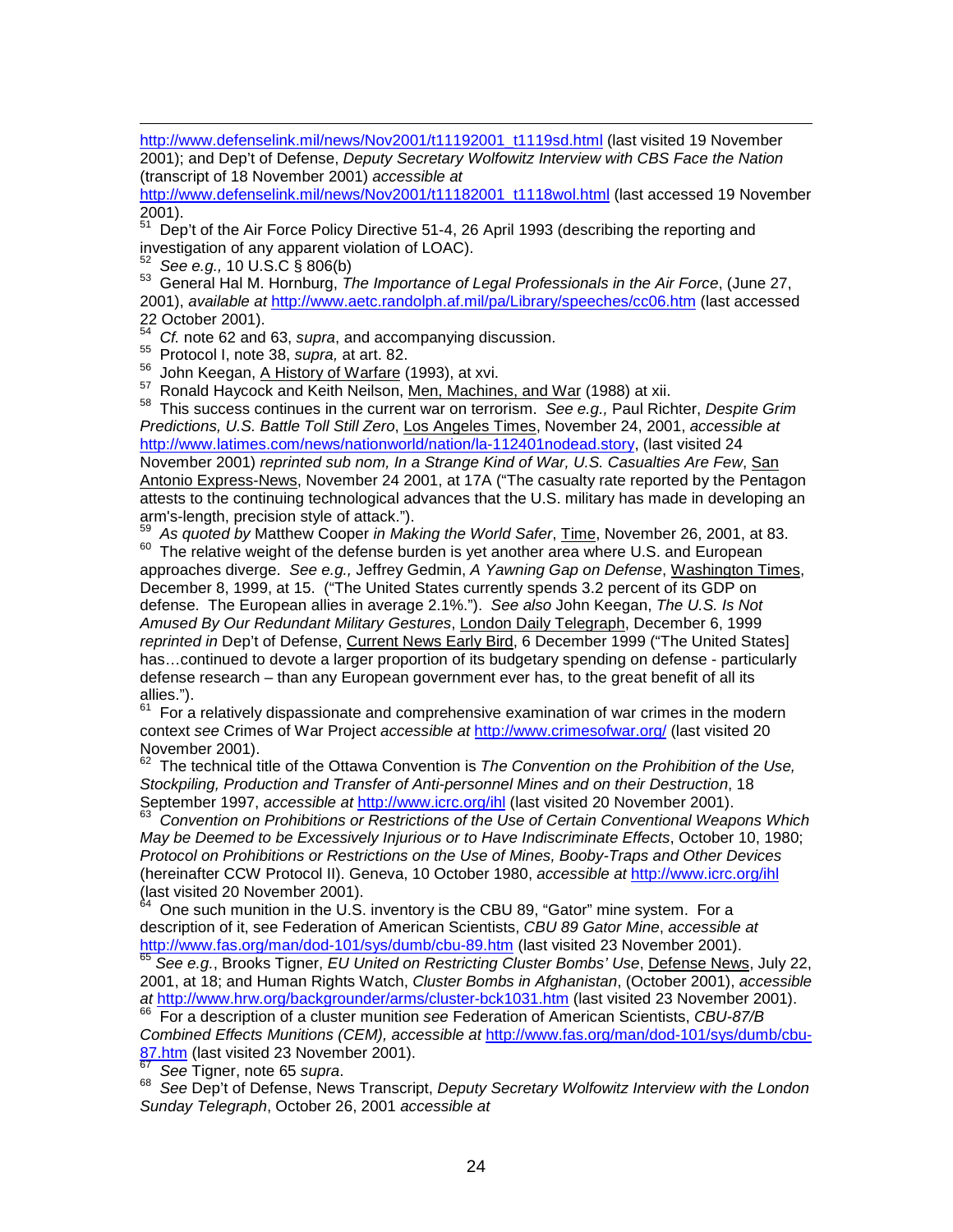http://www.defenselink.mil/news/Oct2001/t10282001\_t1026dsd.html (last visited 23 November 2001).

69 John B. Alexander, *Optional Lethality: Evolving Attitudes Toward Nonlethal Weaponry*, Harvard International Review, Summer 2001, at 64.

70 *Id.*, at 69. Presumably, Alexander is referring to such widely-accepted agreements as the *Convention on the Prohibition of the Development, Production and Stockpiling of Bacteriological (Biological) and Toxin Weapons and on Their Destruction*, April 10, 1972, 26 U.S.T. 583, and the *Protocol for the Prohibition of the Use in War of Asphyxiating, Poisonous, or Other Gases, and of Bacteriological Methods of Warfare*, June 17, 1925, 26 U.S.T. 571. *See also* note 72 *supra.*<br><sup>71</sup> Alexander, *Id.*, at 69.

72 *Convention on the Prohibition of the Development, Production, Stockpiling and Use of Chemical Weapons and on their Destruction*, Paris, 13 January 1993, *accessible at*

<sup>73</sup> Alexander, note 69, *supra.*<br><sup>74</sup> Martin Van Creveld, *Technology and War (II), in* The Oxford Illustrated History of Modern War (Charles Townsend, ed., 1997), at 304 (emphasis in original).

75 For example, rubber ball and paintball munitions were found to violate the antipersonnel landmine provision of CCW Protocol II. *See* Memorandum, Dep't of the Army, Office of the Judge Advocate General, to AMSTA-AR-CC, Picatinny Arsenal, New Jersey, subject: Bounding Non-Lethal Munition (BNLM) Legal Review (7 January 2000).

<sup>76</sup> See Walter J. Rockler, *War Crimes Law Applies to the U.S. Too*, Chicago Tribune, May 23,<br>1999 accessed 25 May 1999 at http://ebird.dtic.mil/May1999/e19990525warcrimes.htm.

<sup>77</sup> Human Rights Watch, *Civilian Deaths in the NATO Air Campaign*, Vol. 12, No. 1, (February 2000) *accessible at* http://www.hrw.org/reports/2000/nato/index.htm#TopOfPage (last accessed 25 November 2001).

78 *See e.g.,* Jamie F. Metzl, *Information Intervention*, Foreign Affairs, November/December 1997, at 15.

79 *As quoted by* William M. Arkin in *Changing the Channel in Belgrade,* Washington Post (online edition) May 25, 1990 *accessible at* http://www.washingtonpost.com/wp-<br>sry/national/dotmil/arkin052499.htm (last visited 6 September 1999).

According to the DoD General Counsel, "[w]hen it is determined that civilian media broadcasts are directly interfering with the accomplishment of the military force's mission, there is no law of war objection to using minimum force to shut it down." *See* Dep't of Defense, Office of General

<sup>81</sup> See note 26, s*upra*, at para IV, B. iii.<br><sup>82</sup> Bankovic and others v. 17 NATO States, Application No. 52207/99, European Court of Human Rights, *Pending Cases Before a Grand Chamber*, *accessible at*

http://www.echr.coe.int/BilingualDocuments/PendCase.htm (last visited 25 November 2001) (The U.S. is not a party to this lawsuit.).

83 *Id.*

<sup>84</sup> See note 18, *supra*, and accompanying text.<br><sup>85</sup> Centers of gravity are "[t]hose characteristics, capabilities, or localities from which military forces derive freedom of action, physical strength, or will to fight." *See* Chairman of the Joint Chiefs of Staff, Joint Publication (Joint Pub) 1-02, *DoD Dictionary of Military and Associated Terms* 23 March 1994 as amended 29 June 1999 accessed 6 September 1999 at http://www.dtic.mil/doctrine/jel/doddict/data/c/01075.html.

86 Daniel J. Boorstin, *Myths of Popular Innocence*, U.S. News & World Report, March 4, 1991, at 41.<br><sup>87</sup> See Stephen T. Hosmer, *Why Milosevic Decided to Settle When He Did* (Rand, 2001).

<sup>87</sup>*See* Stephen T. Hosmer, *Why Milosevic Decided to Settle When He Did* (Rand, 2001). <sup>88</sup>*Protocol on Blinding Laser Weapons*, 13 October 1995, CCW Protocol IV *see* note 63 *supra*. The U.S. is not a party to this Protocol.

89 International Committee of the Red Cross, *Blinding Laser Weapons: Questions and Answers*, 16 November 1994, *accessible at*

http://www.icrc.org/icrceng.nsf/5cacfdf48ca698b641256242003b3295/f0e784905f1686784125620 0004c5ae1?OpenDocument (last visited 23 November 2001).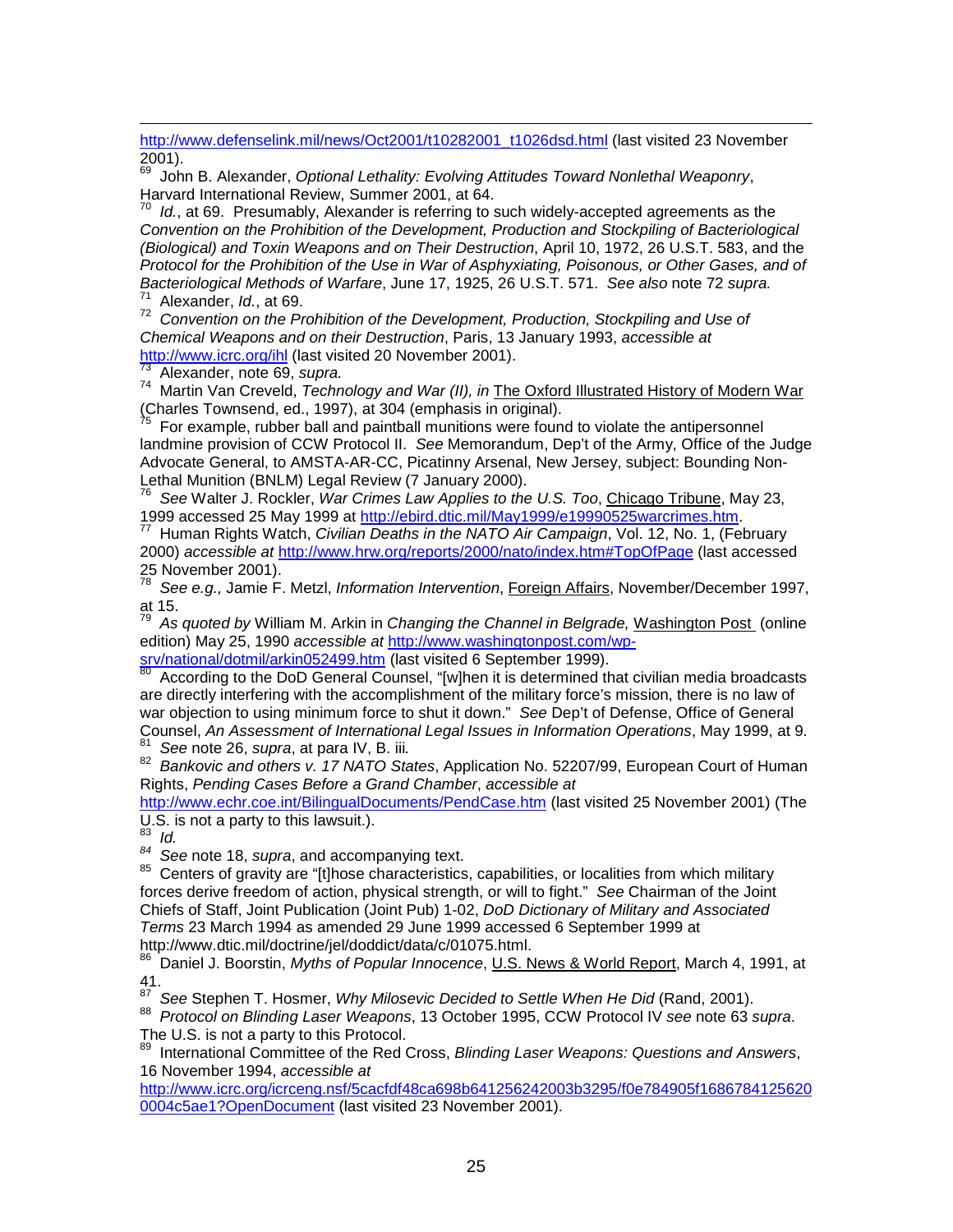90 *See e.g.,* Thomas E. Ricks, *U.S. Arms Unmanned Aircraft*, Washington Post, October 18, 2001, at 1.

91 *See* Gail Kaufman, *Attack Robots 'Kind of Frightening',* Defense News, June 4-10, 2001, at 10. 92 *See* Vince Crawley, *Flamethrowers: A Necessary Evil?,* Air Force Times, November 26, 2001, at 16.

93 *See generally,* Donald G. Rumsfeld, et al., *Report of the Commission to Assess United States National Security Space Management and Organization*, January 11, 2001 *accessible at* https://www.space.gov/ (last visited 25 November 2001) (advocating greater U.S. military involvement in space)

94 For a thorough discussion of LOAC in the space environment *see generally* Major Robert A. Ramey, USAF, *Armed Conflict on the Final Frontier: The Law of War in Space*, 48 A.F. L. Rev. 1  $(2000)$ .

95 *Id. See also* Vernon Loeb, *Air Force's Chief Backs Space Weapons*, Washington Post, August 2, 2001, at 17 (discussing the Air Force Chief of Staffs support for space weapons but

acknowledging that the policy decision to weaponize space has not yet been made).

<sup>96</sup> See notes 57 to 59, *supra*, and accompanying text.<br><sup>97</sup> See note 115 and accompanying text.

<sup>98</sup> See e.g., Embassy of France, The French Foreign Legion, *accessible at* http://www.infofrance-usa.org/america/embassy/legion/legion.htm (last visited 24 November 2001); Ministry of Defense, British Army, *Brigade of Gurkhas*, *accessible at*

http://www.army.mod.uk/army/organise/infan/gurkha/ (last visited 24 November 2001): Holy See. *Swiss Guard, accessible at* http://www.vatican.va/roman\_curia/swiss\_guard/ (last visited 24 November 2001).

99 For information about the ICC *see* United Nations, *Rome Statute of the International Criminal Court,* (updated 5 November 2001) *accessible at* http://www.un.org/law/icc/index.html (last visited 24 November 2001).

100 *See e.g.,* Dan Morgan, *Lawmakers Accept Provision Against World Court*, Washington Post, November 9, 2001, at 24.

101 *See e.g.,* Steven Lee Meyers, *Kosovo Inquiry Confirms U.S. Fears of War Crimes Court*, New York Times, January 3, 2000, *reprinted in* Dep't of Defense, Current News Early Bird, 3 January 2001. .

102 Helle Bering, *International Criminal Circus*, Washington Times, April 5, 2000 (discussing the "American Servicemembers Protection Act of 2000) *reprinted in* Dep't of Defense, Current News  $\frac{\text{Early Bird}}{103}$ , 5 April 2001.

103 *See* White House, *Military Order: Detention, Treatment, and Trial of Certain Non-Citizens in the War Against Terrorism*, November 13, 2001 *accessible at*

http://www.whitehouse.gov/news/releases/2001/11/20011113-27.html (last visited 24 November 2001).

104 *See e.g.,* Sam Dillion with Donald McNeill, *Spain Sets Hurdle for Extraditions*, The New York Times, November 24, 2001, at A1, *accessible at*

http://www.nytimes.com/2001/11/24/international/europe/24SPAI.html (last visited 24 November 2001).

<sup>105</sup> See e.g., Uniting and Strengthening America by Providing Appropriate Tools Required to Intercept and Obstruct Terrorism (USA PATRIOT ACT) Act of 2001, Pub. L. No.\_\_ (October 26, 2001*) accessible at* http://www.ins.gov/graphics/lawsregs/patriot.pdf (last visited 23 November  $^{2001}_{106}$ .

See e.g., Charles Krauthammer, *To War, Not to Court*, Washington Post, September 12, 2001, at 29 ("An open act of war demands a military response, not a judicial one")

107 *As quoted by* John Lancaster and Susan Schmidt *in U.S. Rethinks Strategy for Coping with Terrorists*, Washington Post, September 14, 2001, at 9.<br><sup>108</sup> Wayde Minami, *Attack is an Act of War; Treat it as such with quick Overwhelming Revenge*,

Air Force Times, September 24, 2001, at 78.<br><sup>109</sup> See note 19, *supra.* 

<sup>109</sup>*See* note 19, *supra.* <sup>110</sup>*See* note 13, *supra.*